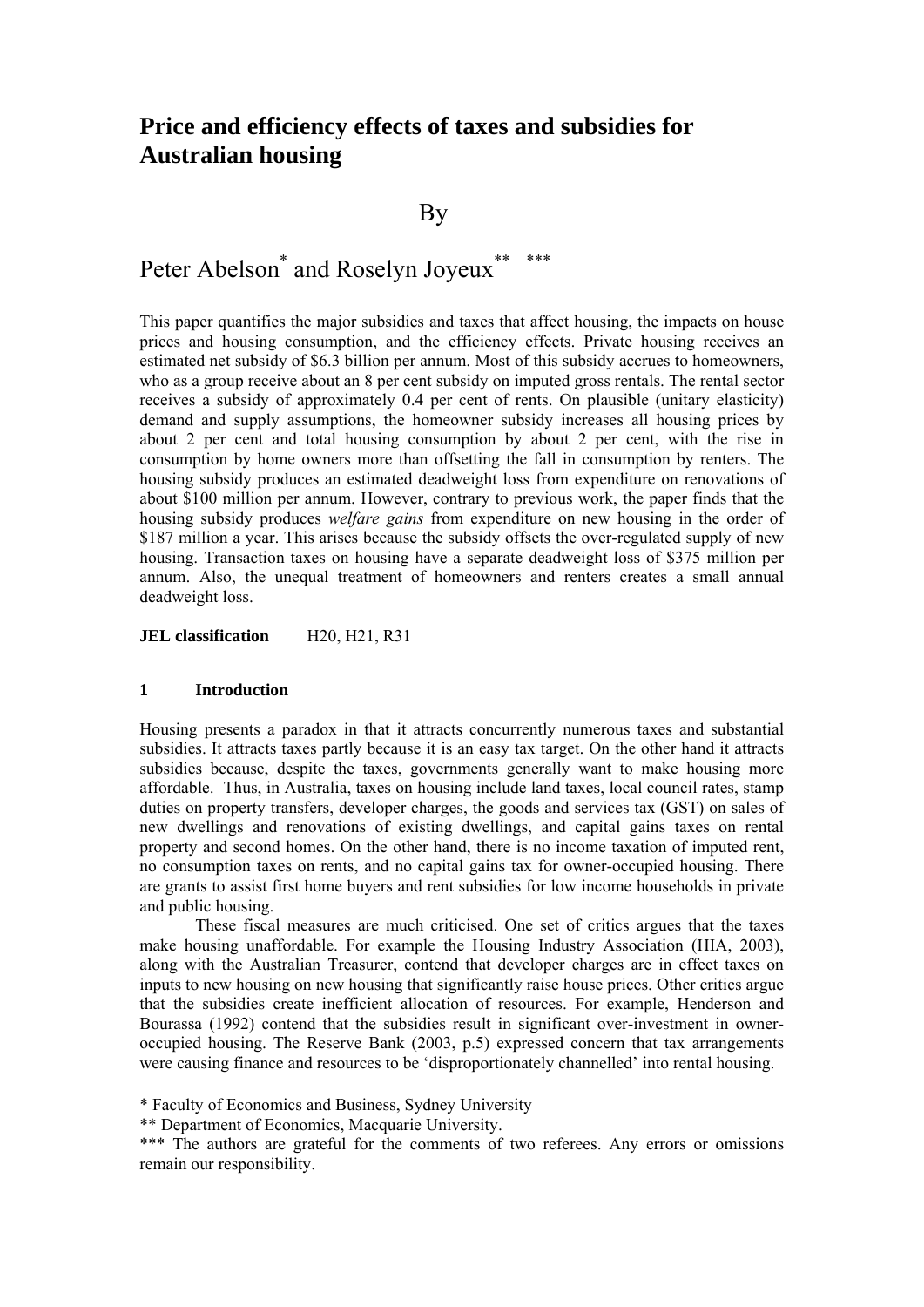In this paper we analyse the price (affordability) and efficiency effects (deadweight losses) of these fiscal measures. We conclude that all of the views quoted above are wrong. Section 2 describes and quantifies the national impact of the main taxes and subsidies that affect housing. Section 3 shows the impacts on housing user costs. Section 4 analyses the impacts of these fiscal provisions on housing prices and consumption in the owner-occupier and investor/renter sectors. Section 5 estimates the efficiency effects.

#### **2 Housing Taxes and Subsidies in Australia**

Table 1 shows the main housing-related taxes and subsidies (including tax concessions and public expenditure subsidies) in Australia. We note three general points about the tax concessions. First, although some concessions (for example the tax treatment of negative gearing) are economy-wide concessions, we include them here because they have a particularly strong impact on housing. Second, the notion and size of a tax concession depends critically on the definition of an appropriate tax benchmark (tax base and tax rate). In this paper the appropriate tax base is taken be an individual's full real income as per the standard Haig-Simons definition (the amount of goods and services that an individual can enjoy in any period with no change in their net wealth).<sup>[1](#page-1-0)</sup> The benchmark tax rate is the average charged for similar income or goods. Third, the value of the tax concessions varies with personal and economic circumstances. Specifically, the value rises with higher equity in housing, higher marginal tax rates, and higher rates of inflation.

## *Insert Table 1 here*

#### *2.1 Major tax concessions that assist housing*

<u>.</u>

The four major tax concessions that substantially assist housing are the exclusion of imputed rents from the income tax base, the exclusion of all housing from any consumption tax base, the exemption of owner-occupied housing from the capital gains tax (CGT) and the asymmetric income tax treatment of losses and gains by investors in rental housing.

The exclusion of imputed (owner-occupied) housing rents from the income tax base is part of the general exclusion of imputed rents from consumer durables from the tax base. However, housing is by far the most important exclusion. Also, the rental income of landlords is taxed. Wang et al. (2004) and the Productivity Commission (PC, 2004) estimated that the non-taxation of imputed rents was worth net \$8 billion per annum to homeowners in 2001 and 2003 respectively. Wang et al. (2004) provide more detail. They estimated that with household equity averaging 81 per cent and a marginal tax rate on average income of 31.5 per cent, the non-taxation of gross imputed rent less housing expenses provided an *after-tax* benefit of \$13 billion to owner-occupier households. Partly offsetting this, the non-deductibility of mortgage interest payments cost homeowners an estimated \$5.0 billion.<sup>[2](#page-1-1)</sup>

Secondly, existing housing services are not part of the consumption tax base. While nearly 60 per cent of goods and services in Australia attract a 10 per cent value-added tax (the GST), there is no GST on imputed or actual rents.<sup>[3](#page-1-2)</sup> Given an estimated gross annual rental of \$99 billion on housing stock in 2004 (see Table 2 below), a 10 per cent GST would raise tax revenues of \$9.9 billion per annum (assuming unchanged quantity, price or rental of the

<span id="page-1-0"></span><sup>&</sup>lt;sup>1</sup> This tax base differs from that employed by Treasury (2006) in its annual estimates of tax concessions, which are based on an arbitrary, politically feasible, tax regime. For example, Treasury excludes taxation of imputed rents from its calculations.

<sup>&</sup>lt;sup>2</sup> Wang et al *(ibid)* also show how the subsidy rises with increases in the marginal tax rate.  $\frac{3}{2}$  If imputed rate were taxed as income, then taxing them as consumption would be doubled

<span id="page-1-2"></span><span id="page-1-1"></span><sup>&</sup>lt;sup>3</sup> If imputed rents were taxed as income, then taxing them as consumption would be double taxation of rents. However, this is a standard feature of a tax system that taxes income and consumption. Because of the importance of the GST (value-added) tax in Australia (as in many other countries), the exclusion of housing from the GST is effectively a tax concession.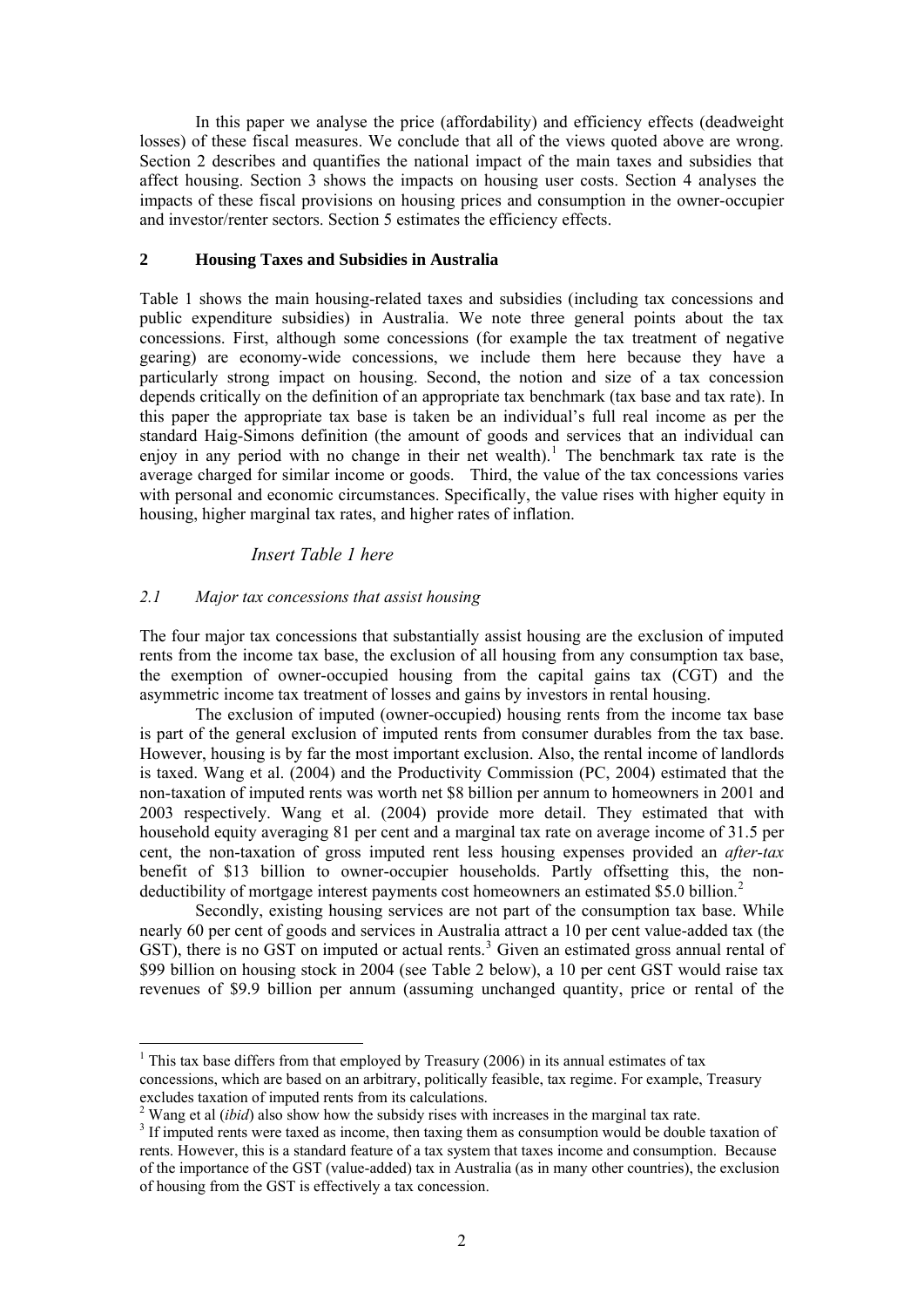housing stock). This is partly offset by GST of \$6.0 billion charged on new houses and on inputs to house renovations and maintenance.

Thirdly, home owners are exempt from CGT. Wang et al (2004) estimate that, between 1990 and 2001, the value of this concession compared with a tax on real capital gains averaged \$10.0 billion. However, real capital gains over this period were high. With the estimated value of owner-occupied stock equal to \$1813 billion in 2004 (see below), and an estimated real price increase (after allowing for owner improvements) of 1 per cent per annum, gross capital gains would be \$18.1 billion per annum. With a marginal tax rate of 40 per cent, the CGT concession would equate to a subsidy of \$7.2 billion after tax.

Unlike homeowners, investors in rental housing pay CGT on half the nominal capital gains. Thus they pay tax on  $0.5(\pi + rg)$ , where  $\pi$  is the general inflation rate and rg the real gain in house prices*.* This tax is often regarded as concessionary. However, compared with a 100 per cent tax only on *rg*, it is concessionary only when the general inflation rate  $(\pi)$  is less than *rg*. If  $\pi$  > *rg*, it is not concessionary (indeed it may be regarded as an excess tax). This is commonly the case, with inflation rates currently about 2 to 3 per cent per annum and the long run real house price increase about one per cent per annum.

However, matters are complicated by the tax treatment of borrowing costs for renters. Investors are allowed to deduct losses, inclusive of borrowing costs, against income from other activities in the same period.<sup>[4](#page-2-0)</sup> The *combination* of allowing investors to deduct 100 per cent of the cost of borrowing while taxing only 50 per cent of the capital gains *is* a tax concession. Suppose that an investor borrows \$100,000 at 7 per cent, that inflation is 3 per cent per annum, and his marginal tax rate is 40 per cent. Given a four per cent real return, the investor records an operating loss of \$3000 on this investment, which reduces his tax payment by \$1200. On the other hand, if he realises the nominal capital gain of \$3000, he pays tax on only half of this (i.e. a tax of \$600). His net gain is \$600 or 0.6 per cent of the capital value. If the capital gain is deferred, the present value of the gain increases. The *asymmetrical treatment of nominal costs and gains* provides investors with an annual tax concession that equals (the amount of the loan outstanding  $\times$  the inflation rate  $\times$  the marginal tax rate) less the present value of the tax on realised nominal capital gains. Allowing for an estimated capital value of rental stock of \$657 billion (see Table 2) and average investor gearing of 40 per cent, loans to rental investors are currently about \$262 billion. Working with the same parameters as above, the tax concession is worth \$1.57 billion ( $0.006 \times$  \$262 billion). The real value of the concession is larger in so far as capital gain tax is deferred.<sup>[5](#page-2-1)</sup>

## *2.2 Other housing subsidies*

1

Governments support home purchase and rental in various ways (see Australian Institute of Health and Welfare, 2005a, 2005b). Easily the largest schemes are the first home owner grant (FHOG) scheme and the provision of private rental assistance. Between its inception in July 2000 and January 2004, the Australian government provided \$4.3 billion to over 550,000 first home owners (PC, 2004), a subsidy of \$1.2 billion per annum. The Australian Government provides rental assistance directly to about one-quarter of all renters via means tested cash benefits. Wang et al. (2004) report that, in 2001-02, the Commonwealth provided over \$1.8 billion in rent assistance to 698,000 households for an average benefit of \$2470 per household in the year.

<span id="page-2-0"></span><sup>&</sup>lt;sup>4</sup> When the losses arise from borrowing costs, the practice is known as negative gearing. The Productivity Commission (2004) noted that, of the 17 per cent of taxpayers who report rental income, nearly half report losses on rental investment and in some years reported losses from rental property exceed reported incomes. Because negative gearing is a general business practice, the Treasury (2006) does not consider it to be a tax concession and the Productivity Commission (2004) did not estimate a tax concession figure.

<span id="page-2-1"></span><sup>&</sup>lt;sup>5</sup> The estimated value of this tax concession is based on the benchmark assumption that only real income should be taxed and only real costs should be tax deductible. A similar asymmetry of tax treatment occurs with depreciation allowances, but the effects are much smaller and not estimated here.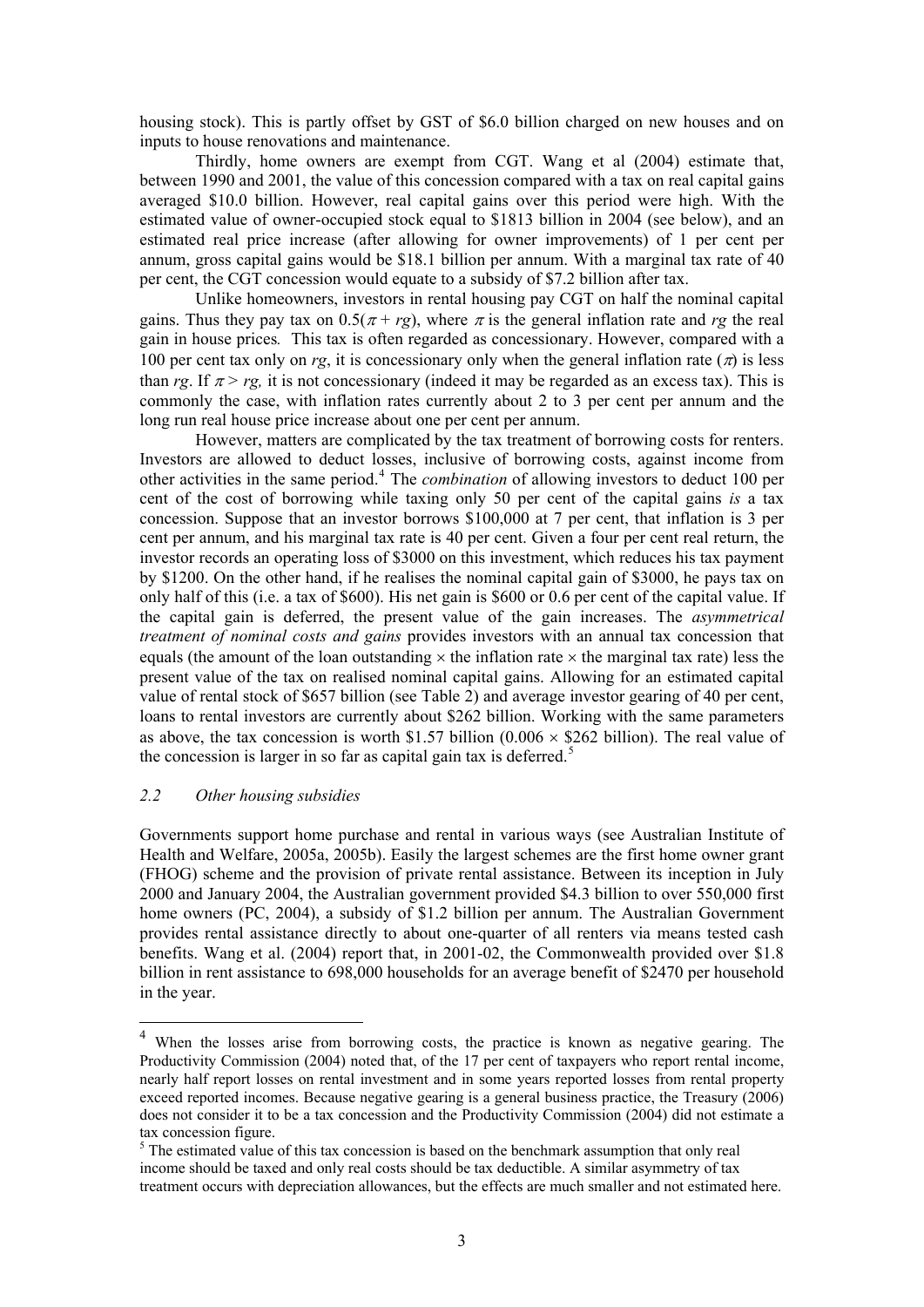Public housing is a third major vehicle of housing assistance. About 5 per cent of households in Australia live in public housing with most receiving a rental subsidy. Wang et al. (2004) estimate that just over 300,000 households receives a subsidy of \$1.25 billion per annum, which equates to about \$4150 per household per annum.

## *2.3 Taxes on land and housing*

The main taxes on housing are land taxes, stamp duties and GST on land and new houses and on renovations. State and territory taxes on residential land yield nearly \$2 billion per annum (PC, 2004). Given our real income benchmark for tax (and because other forms of household wealth are not taxed), these land taxes are viewed as an excess tax in this paper.<sup>[6](#page-3-0)</sup>

In addition, in 2004 local government in Australia raised about \$8.0 billion in land taxes (rates). These revenues are also regarded here as taxes because they have no direct relationship to services provided and are widely viewed as taxes by Australian households. However investors can deduct land taxes, whether levied by the states or local jurisdictions, from their taxable rental income. Thus the effective cost of land taxes (LT) to investors is LT  $\times$  (1-*mtr*), where *mtr* is their marginal tax rate which we assume is 40 per cent in this analysis.

Turning to stamp duties collected by the states, total stamp duty on conveyancing of residential properties is about \$9 billion per annum  $(PC, 2004).$ <sup>[7](#page-3-1)</sup> These stamp duties are regarded as part of the capital price and reduce any long-term CGT liability for investors, but they are not tax deductible against income.

GST is imposed on vacant land sold by registered enterprises, new dwellings, renovation expenditures, and inputs to home maintenance. Gross capital formation for private dwellings is about \$50 billion per annum, including some \$30 billion on new dwellings and \$20 billion on renovations. This expenditure attracts GST of about \$5.0 billion per annum. Including another \$1.0 billion of GST per annum on land development and repairs and maintenance (PC, 2004), total GST on housing is about \$6.0 billion per annum.

Finally, most state and local governments levy developers of new housing for public provision of related economic and social infrastructure. The charges (see Housing Industry Association, 2003) vary greatly with jurisdiction and are usually much higher for houses on the urban fringe than for units in established areas. Allowing an average developer charge of \$20 000 per 150 000 new dwelling units in a year, developer charges total some \$3.0 billion per annum. However, although the levies are a capital charge on developers rather than a recurrent charge on homeowners, they are generally designed to reflect the costs of services and to be payments for services provided. Accordingly, although we analyse the effects of the developer charges below, we do not include them as a tax in Table 3.

#### *2.4 Housing subsidies and taxes: a summary*

<u>.</u>

Table 2 provides estimated capital and annual values of the housing stock in 2004 in the owner-occupied and investor/rental sectors. The estimates of privately-owned stock are based on Household Census figures for 2001 (Kennedy and Robertson, ABS, 2003) plus a net increase of 100,000 dwellings per annum to 2004 that allows for demolitions. The same ABS report shows that 70 per cent of occupied stock is owner-occupied.<sup>[8](#page-3-2)</sup> The Reserve Bank of Australia (RBA, *Bulletin*) estimates that the total value of the private housing stock in mid-2004 was \$2558 billion. This implies a mean value of \$325,000 per dwelling unit.<sup>[9](#page-3-3)</sup> To estimate the value of the capital stock, the RBA uses privately purchased and unpublished dwelling price information. Drawing on data in Abelson and Chung (2004), our estimates are marginally lower. As far as we are aware, there are no separate estimates of the value of

<span id="page-3-0"></span> $6$  On the other hand, the Productivity Commission (2004) viewed the home owner exemption from land taxes on their principal homes as a subsidy with an estimated value of \$7 billion per annum.

 $\frac{7}{7}$  These figures do not include stamp duties on mortgages associated with property purchase.

<span id="page-3-1"></span>These figures do not include stamp duties on mortgages associated with property purchase.<br><sup>8</sup> Ten per cent of the total privately owned housing stock was unoccupied at the 2001 Census date.

<span id="page-3-3"></span><span id="page-3-2"></span><sup>&</sup>lt;sup>9</sup> Mean capital city values are typically about 8 per cent higher than median values.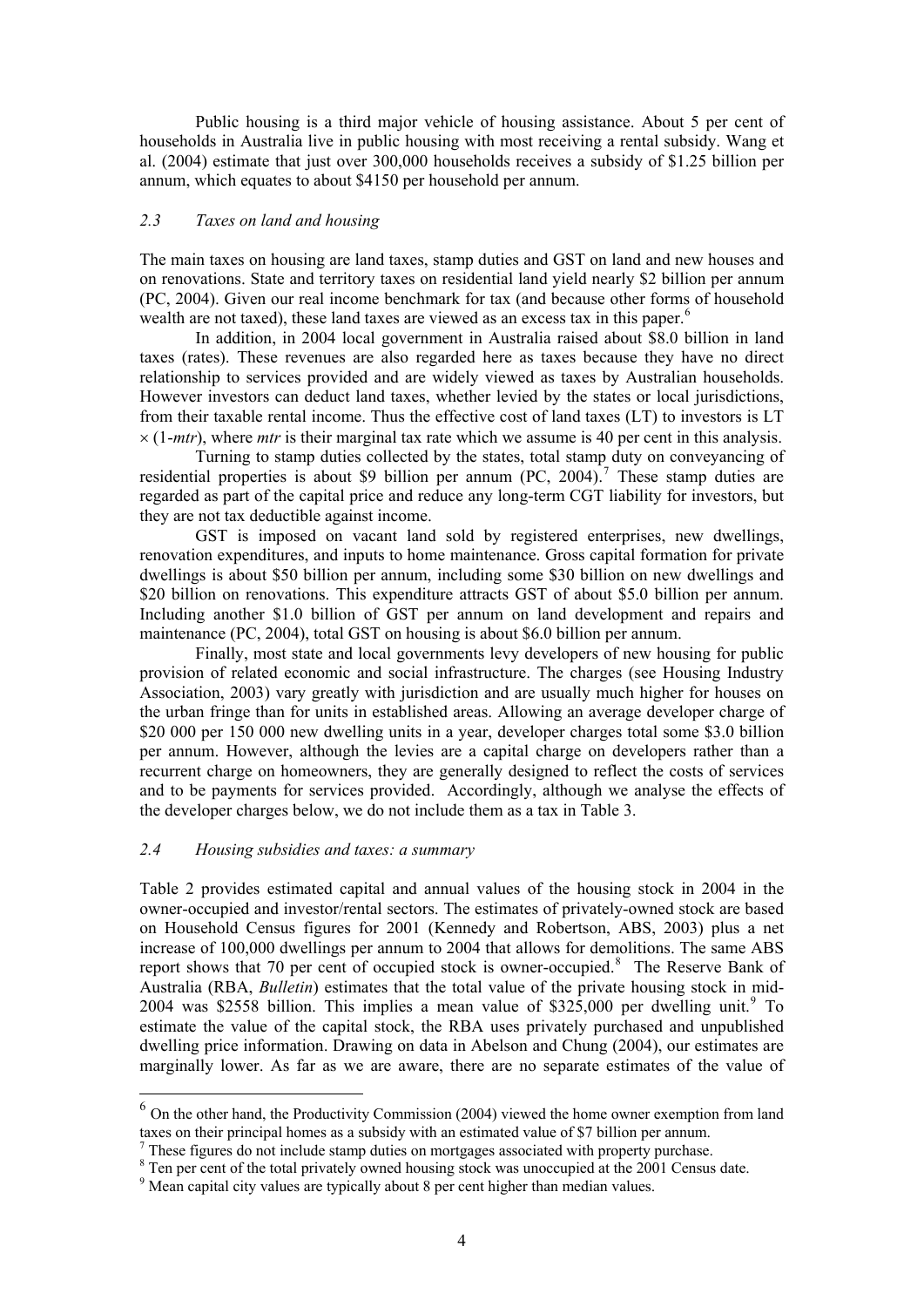owner-occupied and rental stock. According to the 2001 Census, owner-occupiers occupy 81 per cent of separate houses and 30 per cent of units (with the balances rented). However, with two-thirds of units in Australia within 25 km of the Sydney and Melbourne CBDs, average house prices are not much higher than average unit prices. For the estimates below, we take owner-occupied dwellings to have a mean value of \$325,000 and investor dwellings to have a mean value of \$275,000. Imputed and actual rental values are based on rentals at 4 per cent of capital values (Reserve Bank, 2003). Turning to publicly-owned rented housing, Wang et al (2004) report nearly 390,000 such dwelling units. An assumed mean value of \$200,000 for these dwellings is adopted here for illustrative purposes.

#### *Insert Table 2 here*

Based on these data and assumptions, the capital value of the private housing stock in mid-2004 was \$2470 billion, including \$1813 billion in owner-occupied housing and \$657 billion in private rental housing. Annual investment in housing (including land development, building and renovations) is about \$60 billion per annum. Allowing a 4 per cent gross rental rate, the gross rental value of all private housing is \$99 billion per annum, including \$73 billion in imputed rent for owner-occupied housing and \$26 billion in private rental housing.

Table 3 summarises the estimated annual values of housing subsidies and taxes for the private owner-occupied and rental sectors based on the above assumptions. The table includes estimates of GST foregone by the lack of a consumption tax on rents, but these are offset partly by GST on capital improvements and maintenance. Local government rates are included because they are viewed here as a tax rather than a user charge. Developer charges are excluded because they are primarily user charges. Where a tax (such as stamp duty) applies to both sectors, it is attributed proportionally to the value of the stock in each sector except for GST on new homes which is assumed to be borne mostly by the home owing sector. Note also that investors can deduct land taxes in their income tax return.

For all private housing, based on 2004 data, estimated subsidies total \$29.7 billion per annum and taxes total \$23.4 billion per annum, making a net subsidy of \$6.3 billion per annum.[10](#page-4-0) This net subsidy is equivalent to 6.4 per cent of estimated gross annual rental value of housing and about 0.8 per cent of GDP. Most of the subsidy accrues to the homeowner sector, which inclusive of landowners receives an estimated net subsidy of \$5.9 billion per annum. If, as argued below, most of the \$3.0 billion GST on new homes is borne by landowners, homeowners receive a subsidy of nearly \$8.9 billion per annum. Including second homes, this is equivalent to about \$1600 per owner dwelling per annum. Investors and renters of private rental properties jointly receive an estimated net subsidy of only \$0.4 billion per annum. This rises to \$0.9 billion if GST on new homes is borne by the landowner, which equates to an estimated net subsidy of \$375 per rental property per annum.

#### *Insert Table 3 here*

#### **3 Subsidies, Taxes and Housing User Costs**

1

The macro-analysis above suggests that homeowners receive an *average* subsidy equivalent to about 8 per cent of their imputed gross rents (rising to 12 per cent of gross rent if the GST on new homes is borne by landowners). To assess how this subsidy may affect the demand of housing, it is instructive to consider how the subsidy affects individual housing user costs.<sup>[11](#page-4-1)</sup> Housing user cost  $(H_{uc})$  can be expressed as:

<span id="page-4-0"></span> $10$  It should not be inferred that if the subsidies were withdrawn, the Government would necessarily gain \$6.3 billion in revenue because households could reduce their housing consumption.

<span id="page-4-1"></span> $\mu$  We agree with the reviewer who noted that housing user costs may at times be strongly influenced by capital gains and that, at such times, user costs may be negative and a poor guide to house prices.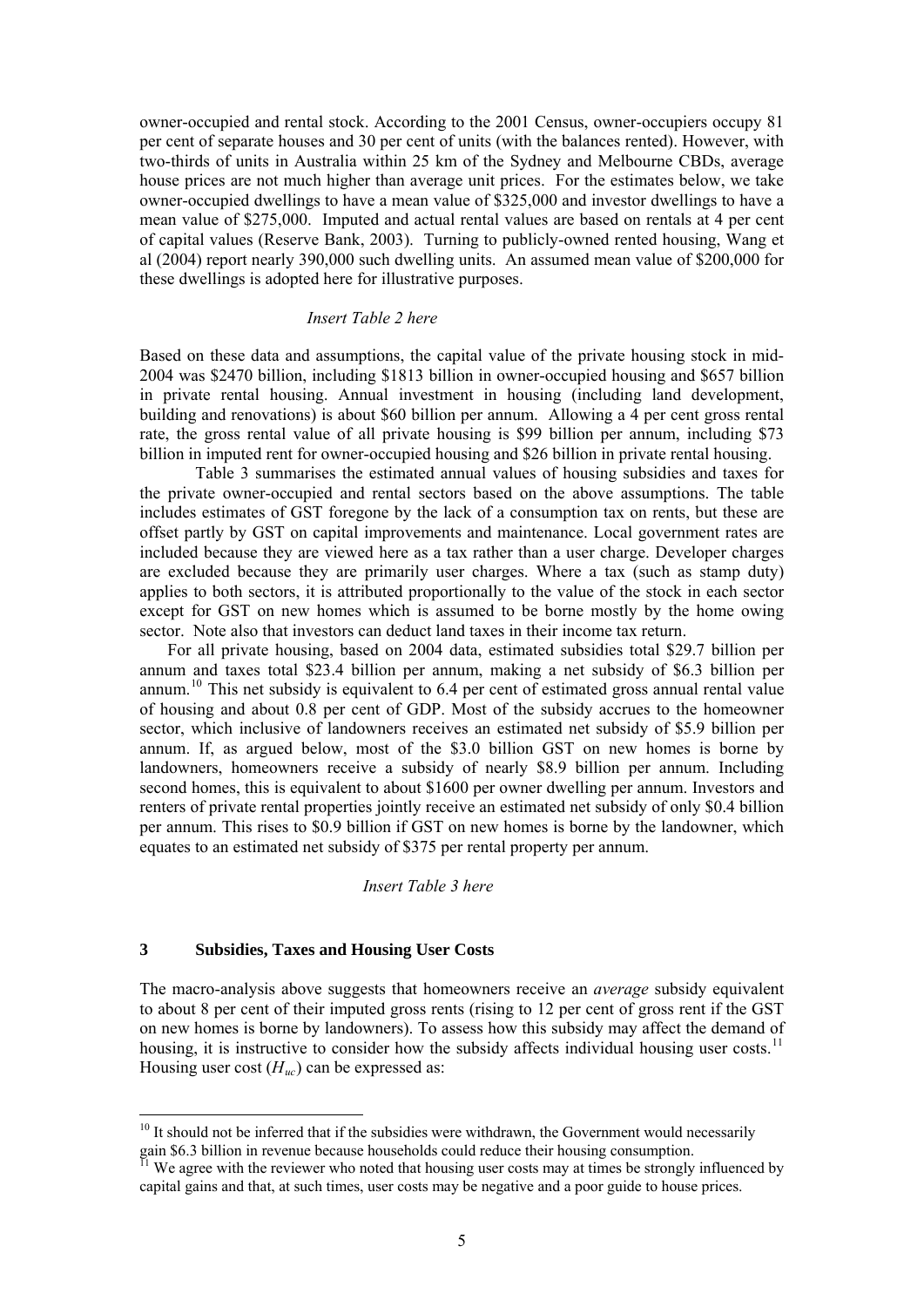$$
H_{uc} = P_h \left( r + m + t_h - \pi_h \right) \tag{1}
$$

where  $P_h$  is the house price, r is the weighted nominal interest rate after tax, m is house maintenance cost as a percentage of house price,  $t<sub>h</sub>$  is taxes on housing as a percentage of house price, and  $\pi_h$  is the nominal rate of house price inflation (which is not taxed). The weighted nominal rate of interest after tax to the homeowner is:

$$
r = ai(I-t_r) + (I-a)mr
$$
\n(2)

where  $\alpha$  is the owner's equity in his house, *i* is the before-tax rate of interest on this equity foregone,  $t_r$  is the owner's marginal tax rate, and *mr* is the mortgage rate on a housing loan.<sup>[12](#page-5-0)</sup> Thus actual housing user costs, inclusive of opportunity costs, can be expressed more fully as:

$$
H_{uc} = P_h [ai(I - t_r) + (I - a)mr + m + t_h - \pi_h]
$$
\n(3)

On the other hand, with a real income tax regime, the homeowner would pay tax on imputed rents from his equity in the home and on real capital gains, but would not pay other property taxes. Thus real housing user costs  $(H_{ruc})$  would be:

$$
H_{ruc} = P_h [ai + (1-\alpha)mr + m - \pi_h + rg.t_r)
$$
\n
$$
\tag{4}
$$

where the terms are as above, including  $r<sub>g</sub>$  which is the real percentage gain in house prices.

For our base case estimates of user costs, we assume the following values:  $\alpha = 0.50$ , *i*  $= 6.0$ ,  $mr = 7.0$ ,  $t_r = 0.30$ ,  $m = 1.5$ ,  $t_h = 0.66$ ,  $\pi_h = 3.0$ ,  $rg = 1.0$ , and  $P_h = $300,000$ . In the results reported in Table 4, we also consider three main variations in assumptions (one at a time relative to the base case). We vary the home equity rate  $(\alpha)$  to 20 per cent and 100 per cent; we examine the effect of an increase of one per cent in the interest rates (*i* and *mr*); and we consider the impacts of marginal tax rates  $(t_r)$  of 20 and 40 per cent. Changing the house price affects the size of the subsidy but not the relative rates of return. We note also that the results below are sensitive to the rate of nominal inflation, assumed here to be 3 per cent, which reduces both actual and real housing costs by 3 per cent.

Drawing on the base case assumptions, real housing user costs for homeowners are 5.30 per cent of house price, compared with actual user costs after subsidies of 4.76 per cent of house price. This produces an annual saving of \$1620 for a \$300,000 house (which is similar to the average of \$1600 estimated above)*.* The final column shows the savings as a percentage of estimated real housing user costs. In the base case, this is 10.2 per cent. These savings rise substantially with the proportion of equity in the home and higher marginal tax rates. They also rise though by a smaller amount with an increase in interest rates (holding other variables constant). Conversely the savings are small for a homeowner who is heavily geared or who has a low marginal tax rate.

#### *Insert Table 4 here*

<u>.</u>

Evidently the present value of the housing user cost subsidy for home owners depends on market conditions such as interest rates and, for each household, on the initial level of gearing and the rate at which this is reduced, applicable tax rates, and private discount rates. However, a profile starting with high gearing and modest tax rates and finishing with high equity and high tax rates, and with a discount rate of say 5 per cent per annum, typically generates a present value of savings that is around 7-8 per cent of house price.

<span id="page-5-0"></span> $12$  Equation (2) reflects the fact that if the homeowner invested his equity outside the home, he would have to pay tax on the return.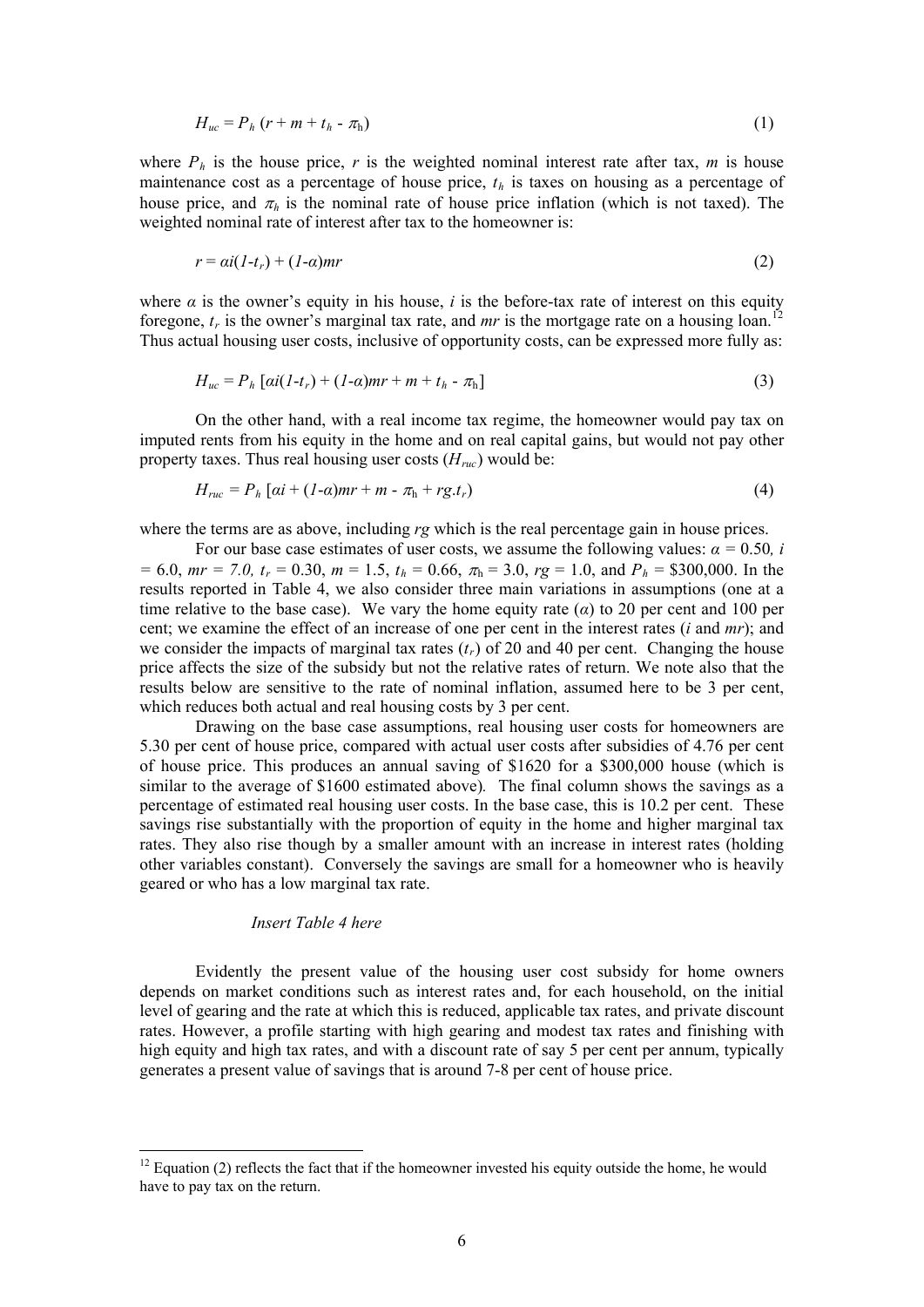#### **4 Fiscal Measures and Housing Prices and Consumption**

We now examine how these fiscal measures affect housing prices and consumption in the owner-occupied and rental sectors. A major issue, as in most analyses of housing markets, is the choice of unit. Given the many attributes of a house, there is no simple way to define a unit of housing services or the price of housing. In the analysis below, we assume there is a standard dwelling unit, which may be purchased by homeowners or investors, and which would have an equilibrium price of \$300,000 in the absence of taxes or subsidies. We then examine how taxes or subsidies affect the price of this dwelling unit and the numbers of home owning and renting households.

In Abelson and Joyeux (2006) we provide an alternative approach based on a standard dwelling metric, a square metre, with a price of \$150 per unit. We allow that homeowners may purchase more units per dwelling than investors do, and estimate again how fiscal measures affect house prices and consumption. Despite small differences in empirical assumptions, the results of the two approaches are similar.

#### *4.1 Effects of fiscal measures affecting owner occupied housing*

As investors, homeowners must expect to earn the same rate of return on their own housing as on other possible investments in the same risk group. This equilibrium relationship can be expressed as:

$$
R_h/P_h = \rho = r + m + t_h - \pi_h \tag{5}
$$

where  $R_h$  is the value of the rental services per period in owner-occupied homes,  $\rho$  is the nominal after-tax rate of return on non-housing investment, and the other terms as before. In this equation,  $R<sub>h</sub>$  is determined by household demand in conjunction with the housing stock. The right-hand side variables are assumed exogenous.<sup>[13](#page-6-0)</sup>

Thus the price of housing has to adjust so that the return to owner-occupier housing is in equilibrium with other assets. This implies:

$$
P_h = R_h / (r + m + t_h - \pi_h) \tag{6}
$$

If the owner-occupied housing stock is constant and independent of the rental market, house prices would rise/fall pro rata with changes in the proportion of subsidies/taxes to gross (imputed) rental values.

Figure 1 shows an initial equilibrium in homeowner and rental markets with a dwelling unit price of \$300,000. To illustrate the effects, we work with the dwellings in 2004, namely 5.58 million owner-occupied dwellings and 2.39 million private renter dwellings. A homeowner subsidy of 10 per cent of gross rent raises homeowner demand curve from  $D<sub>o</sub>$  to  $D_{\text{os}}$ . Absent any interaction with the rental market, dwelling prices would rise by 10 per cent to \$330,000.

#### *Insert Figure 1 here*

<u>.</u>

However, this price is not sustainable. The new equilibrium price has to fall below \$330,000 to allow for the fall in investor demand as dwelling prices rise (holding rents constant). In addition, as some renters switch to owner occupied housing, the investor demand curve will shift down. As a base case for this analysis, we assume that if owner occupied demand rises by 10 per cent, there will be a 10 per cent decline in investor demand. This implies that approximately two-thirds of the increase in demand for owner housing derives from existing home owners (for example by reducing average household size) and one-third

<span id="page-6-0"></span> $P<sub>h</sub>$ . In this case, the real value of consumption in any period must equal the *user cost* of the asset. <sup>13</sup> If Equation (5) is expressed in terms of consumption instead of investment:  $R_h = (r + m + t_h - \pi_h)$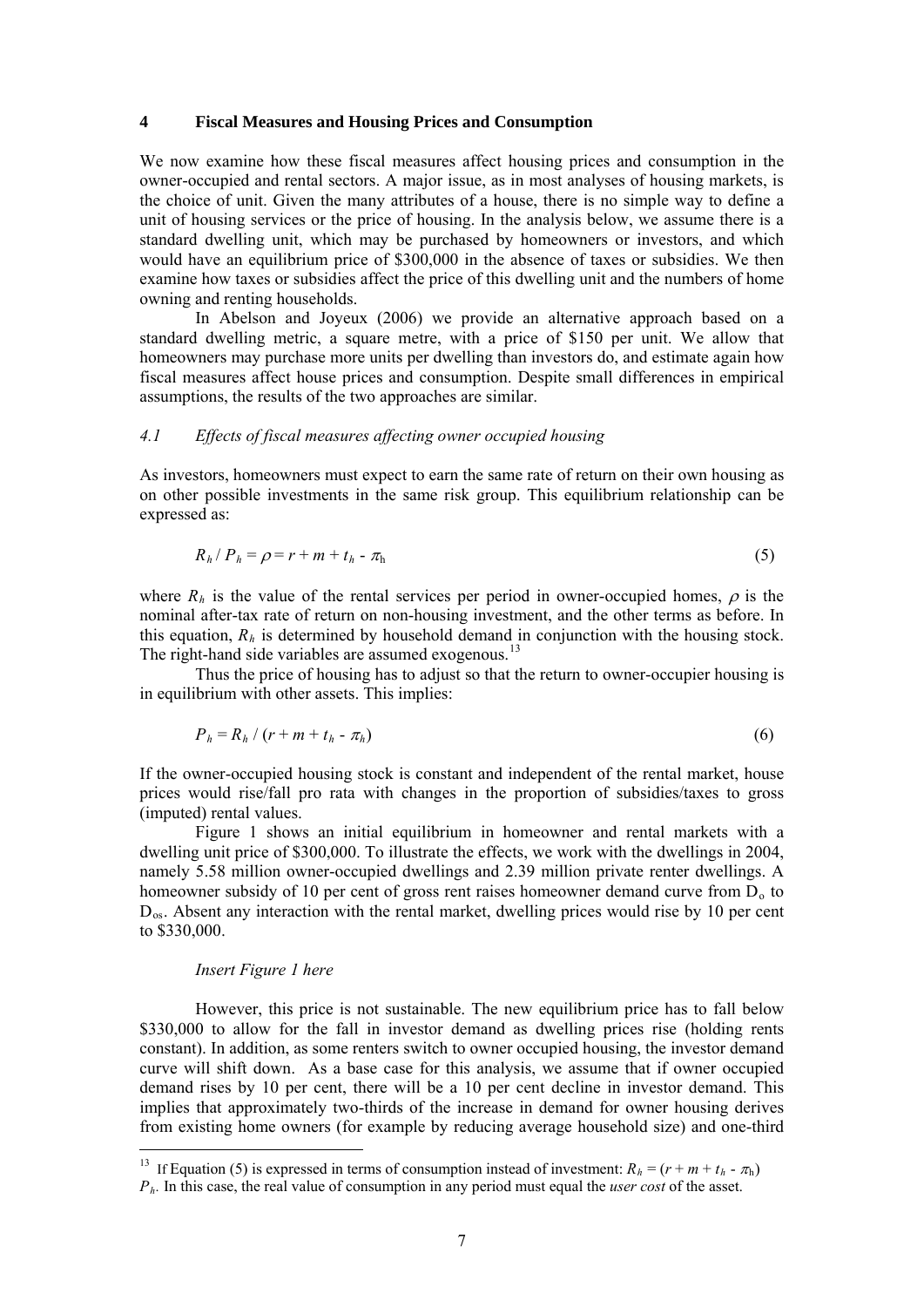from renters. If, following international evidence (see below), we also assume unitary demand price elasticities of -1.0 in the home owner and investor markets, house prices would rise by 4 per cent to \$312,000 per dwelling unit as shown in Figure 1. Owner-occupier dwellings increase by 5.8 per cent to 5.90 million dwellings and renter dwellings fall by 13.5 per cent to 2.07 million dwellings.

Figure 2 introduces a housing supply response. It shows the initial and new total market demand curve for owner-occupiers and renters  $(D_0 + D_R)$  along with the market supply curve. With unitary demand and supply elasticities, the new equilibrium price would rise by 2 per cent to \$305,940. The total housing stock also increases by 2.0 per cent to 8.13 million dwellings. In this scenario, owner-occupier dwellings increase by 7.9 per cent and renter dwellings fall by 11.7 per cent.

#### *Insert Figure 2 here*

The above estimates are derived by solving for the following five equations, which are designed to fit current observed data on home ownership and rentals, and where the (the  $\beta$ ) coefficient (the demand or supply price elasticity) is assumed to be unitary in these cases.

| Initial owner housing demand:                  | $lnH_{od1} = 7.42 - \beta lnP$ | (7)  |
|------------------------------------------------|--------------------------------|------|
| Subsidised owner housing demand <sup>a</sup> : | $lnH_{0d2} = 7.52 - \beta lnP$ | (8)  |
| Investor housing demand:                       | $lnH_{id1} = 6.58 - \beta lnP$ | (9)  |
| Shifted investor housing demand                | $lnH_{id2} = 6.47 - \beta lnP$ | (10) |
| Housing supply:                                | $lnH_s = -3.63 + \beta lnP$    | (11) |

(a) Allowing for a 10 per cent homeowner subsidy.

The outcomes depend of course on assumptions about price elasticities and the shift in rental demand. We do not know any authoritative estimate of Australian demand price elasticity. However, the international evidence points quite strongly towards unitary demand price elasticity (Rosen, 1985; O'Sullivan, 2003). Supply price elasticities are more problematic. Much tax incidence literature assumes that the supply price elasticity for commodities is high because capital is mobile. This may well apply to housing renovations and to new houses in marginal urban areas where land values for housing are close to values for other uses. However, most new houses in Australia are constructed in or adjacent to urban areas where housing land values far exceed other land values. Here, the supply of land for new housing and the number of new houses constructed are determined by planning regulations, with planners influenced only weakly by house prices. Berger-Thompson and Ellis (2004) suggest that the price elasticity of new Australian housing supply is low.

 Table 5 shows estimated housing price and consumption outcomes with various homeowner subsidies, demand and supply elasticities, and shifts in the investor demand curve. The first two columns show the results for the two scenarios described above. The third column shows the results for an 8 per cent housing subsidy as per our subsidy estimate in Table 3 along with unitary elasticities. The fourth column assumes no shift in rental demand with the homeowner subsidy. As expected, this results in a higher new equilibrium house price and housing consumption. The last two columns allow for higher demand and supply elasticities respectively. In both cases the direct comparator is scenario 2 (the S2 column). The higher demand elasticity results in a slightly higher new equilibrium house price and an increase in housing consumption. The higher supply elasticity also results in an increase in housing consumption but in a lower new equilibrium house price.

#### *Insert Table 5 here*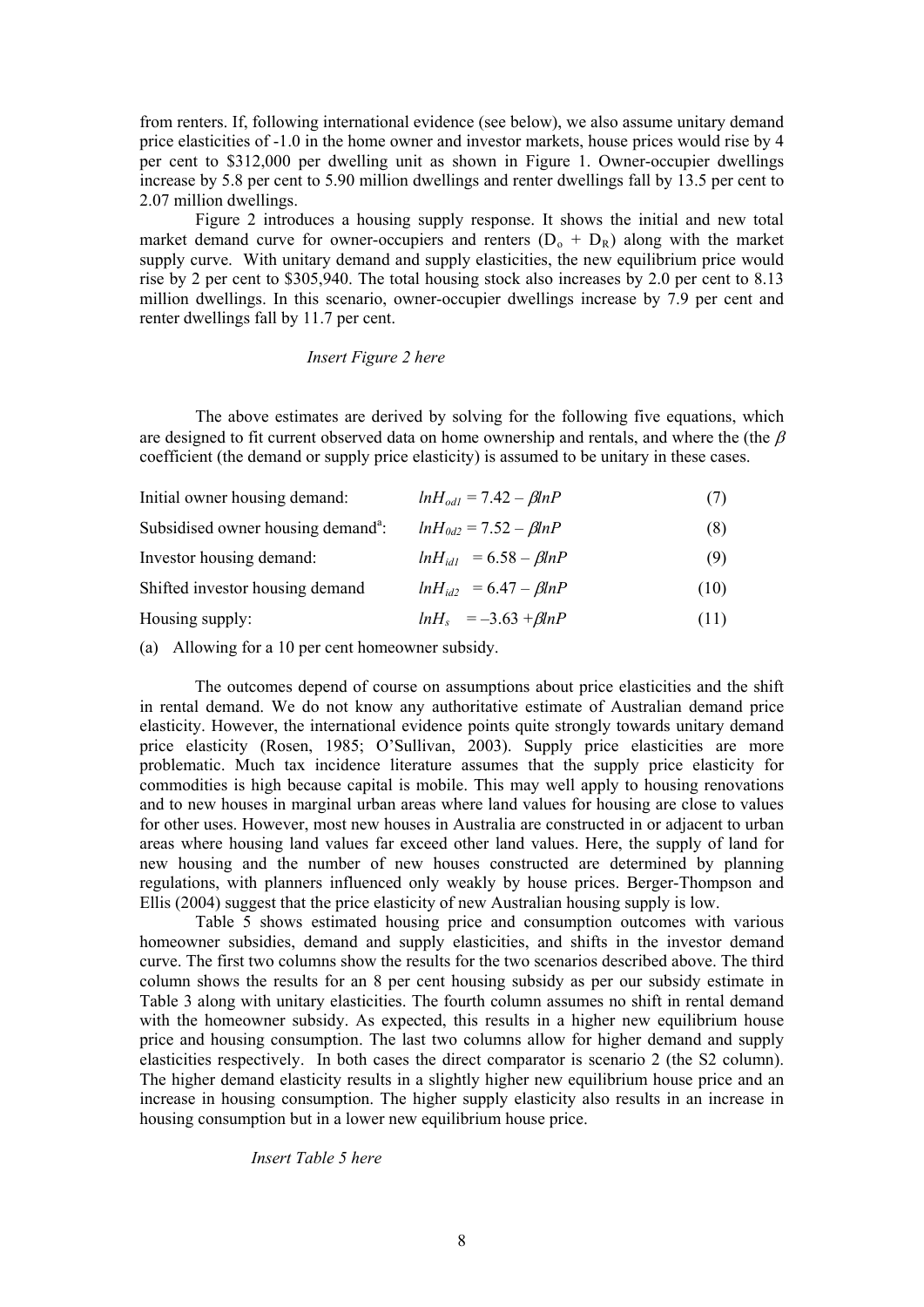#### *4.2 Effects of fiscal measures affecting investor / rental housing*

The effects of fiscal measures in the rental market depend on whether the subsidy or tax is targeted on investors or renters. Investors face a similar asset choice to homeowners. In equilibrium the return from housing must equal the return on other assets in the same risk group. Figure 3 depicts the effect of a 10 per cent tax on rental incomes. This causes the investor demand for housing to fall from  $D<sub>I</sub>$  to  $D<sub>II</sub>$ . Given that investors own 30 per cent of dwellings and a price elasticity of demand in homeowner and investor markets of -1, the price for houses would fall by 3 per cent to \$291,000. To recover the 10 per cent increase in costs, investors raise rents by 7 per cent and pay 3 per cent less for the properties. The rise in rentals reduces rental property consumption by 7.2 per cent. On the other hand, owner-occupied dwellings increase by 3.1 per cent. This assumes no shift in the owner demand curve or contraction of housing supply.

#### *Insert Figure 3 here*

Table 6 summarise these outcomes along with those for a 10 per cent investor subsidy. Such a subsidy would initially increase house prices by 3 per cent, but this would induce an increase in supply. With unitary demand and supply price elasticities, the estimated final equilibrium price would be \$304,460. Rental property consumption would rise by 8.4 per cent and owneroccupied housing would fall by 1.5 per cent.

Turning to subsidies for renter households, the key point is that the average subsidy of \$2500 per annum per household (\$50 per week) for private rented accommodation is *less than* the rent that most households pay. In these circumstances the rent subsidy becomes in effect an untied income benefit. If all households spend a quarter of this income benefit on housing, a subsidy of \$1.8 billion to private renters increases expenditure on private rental housing by \$0.45 billion, which is only 1.9 per cent of estimated gross private rentals of \$24 billion. With unitary demand and supply elasticities, the estimated equilibrium house price across the market would rise by only 0.28 per cent and there would be a similar rise in gross rents. Renter dwellings would rise from 2.39 million to 2.43 million and there would be a small fall in owner-occupier dwellings from 5.58 million to 5.56 million dwellings.

#### *Insert Table 6 here*

#### *4.3 Effects of fiscal measures for new houses*

The Housing Industry Association (HIA, 2003) argues that all taxes on new houses, which can be up to \$70,000 per new house, are passed forward to the consumer. This would occur if the demand for new housing were perfectly inelastic and supply perfectly elastic. Actually, market conditions at most points in time are almost the exact opposite. The demand for new houses is highly price elastic because existing houses are a close substitute. Also, sales of existing houses generally far outnumber sales of new houses. On the other hand, the supply of new houses is determined principally by planning regulation and is price inelastic. The HIA (2003) reported that, even with developer charges, the raw land price for a greenfield house site ranged from \$25,000 in Perth to \$60,000 in Melbourne, \$67,500 in Brisbane, and \$110,000 in Sydney. The large differences between these land prices and the prices of land for other uses indicate that market forces have little effect on the supply of new houses.

The outcome is illustrated in Figure 4. A tax on new housing would shift the supply curve only marginally to the left. Thus, there would be would be only a small increase in the price of new houses. In these conditions, most taxes are passed backward to land owners rather than forward to consumers. Taxes and subsidies affect new house prices only when land prices for housing are close to opportunity cost and fiscal measures affect the supply of housing.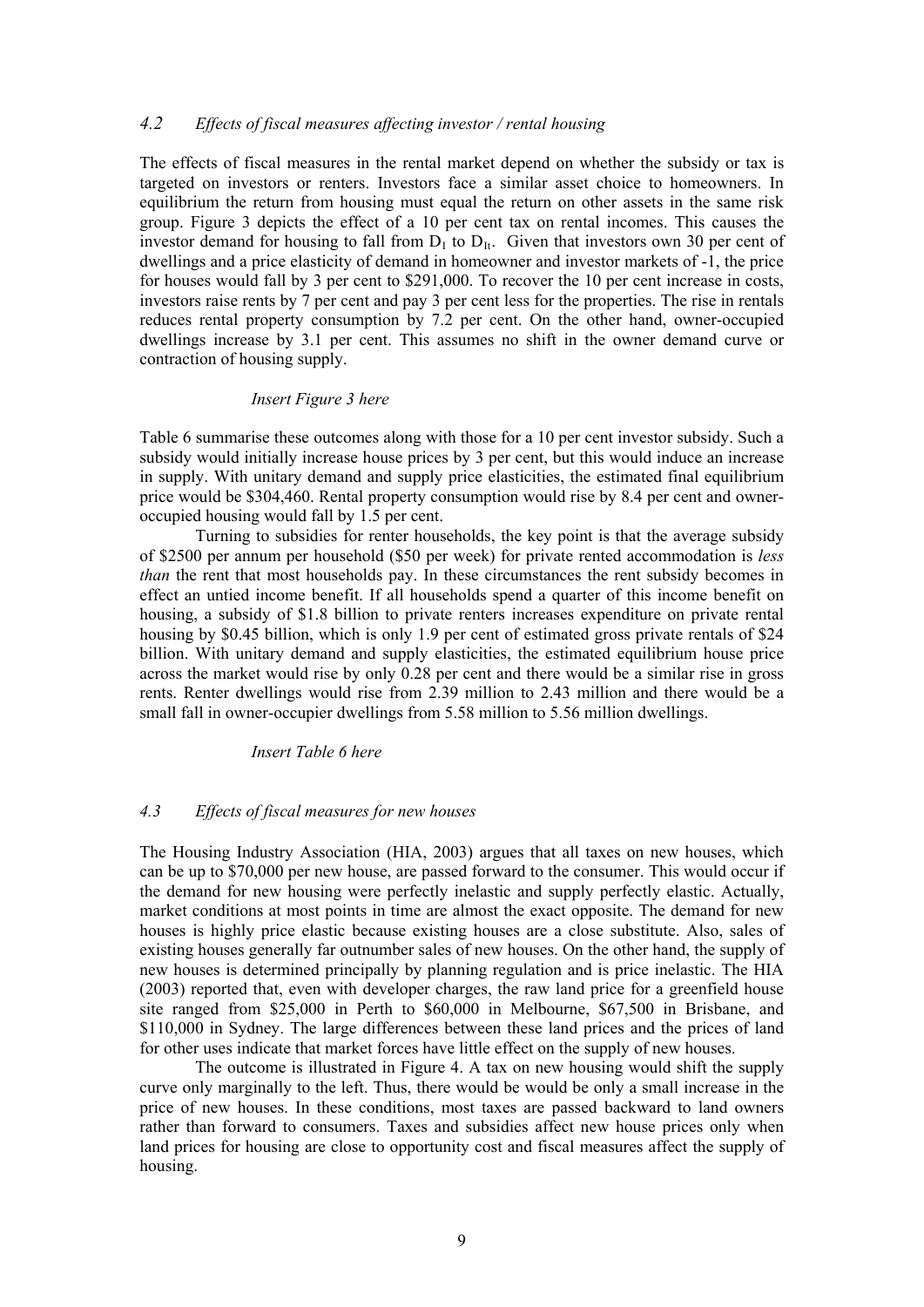#### *Insert Figure 4 here*

#### **5 Fiscal Measures and Economic Efficiency**

There are various concerns about the possible efficiency effects of fiscal measures on the housing market. A major concern is that subsidies cause excess resources to be allocated to housing at the expenses of allegedly more productive activities. A second concern relates to use of the housing stock. Transaction taxes may affect not only the amount of housing but also how it is used. Thirdly, unequal fiscal treatment between owned and rented property may distort tenure choice decisions.

 We examine below the possible deadweight losses for each of these issues, inclusive of some important second best considerations. However, the paper does not attempt to estimate the value of possible positive externalities of house ownership or occupation (see, for example, Rosen 1985).

## *5.1 Efficiency effects of fiscal measures affecting investment in housing*

To estimate the effects of fiscal measures on housing investment, we follow the classic public finance approach and compare the marginal benefits of housing based on the demand curve with the real opportunity costs of housing supply. Figure 5 shows a competitive housing market*,* where the supply curve is also a marginal cost schedule. Subsidies shift the demand curve for new housing from *D* to *D<sub>s</sub>*. Housing supplied increases from  $O<sub>1</sub>$  to  $O<sub>2</sub>$  and the price of housing rises from  $P_1$  to  $P_s$ . In the absence of positive externalities, the deadweight loss equals area *BCF*.

*Insert Figure 5 here* 

The deadweight loss (DWL) can be estimated approximately<sup>[14](#page-9-0)</sup> by:

$$
DWL = 0.5t_h^2 Q_h P_h / ((1/\eta_d) + (1/\eta_s))
$$
\n(11)

where  $t<sub>h</sub>$  = the marginal tax (or subsidy) rate on housing

 $Q_h$  = the number of new dwellings constructed with no subsidy

 $P_h$  = the price of housing before taxes or subsidies

 $\eta_{d}$  = the demand price elasticity for housing

 $\eta_{s}$  = the supply price elasticity for housing

If  $Q_h$  equals 150,000 new dwellings per annum (including units),  $P_h$  is \$300,000, the subsidy is 10 per cent, and there are unitary demand and supply elasticities, the deadweight loss from construction of new housing would be \$225 million per annum.

 $DWL<sub>NH</sub> = [0.5 (0.10)<sup>2</sup> \times $300,000 \times 150,000$  dwellings] /2 = \$225 million per annum (12)

The deadweight loss would rise to \$450 million if the supply of new dwellings were perfectly price elastic. On the other hand, the loss tends to zero as the supply price elasticity for new houses tends to zero.

 However, this approach is incomplete. Three other significant issues need to be considered: the deadweight loss from expenditure on housing renovations; the real opportunity cost of resources used in housing; and the deadweight loss of raising tax revenue.

1

<span id="page-9-0"></span><sup>&</sup>lt;sup>14</sup> For derivation of Equation (11), see for example Rosen (2002, p.292).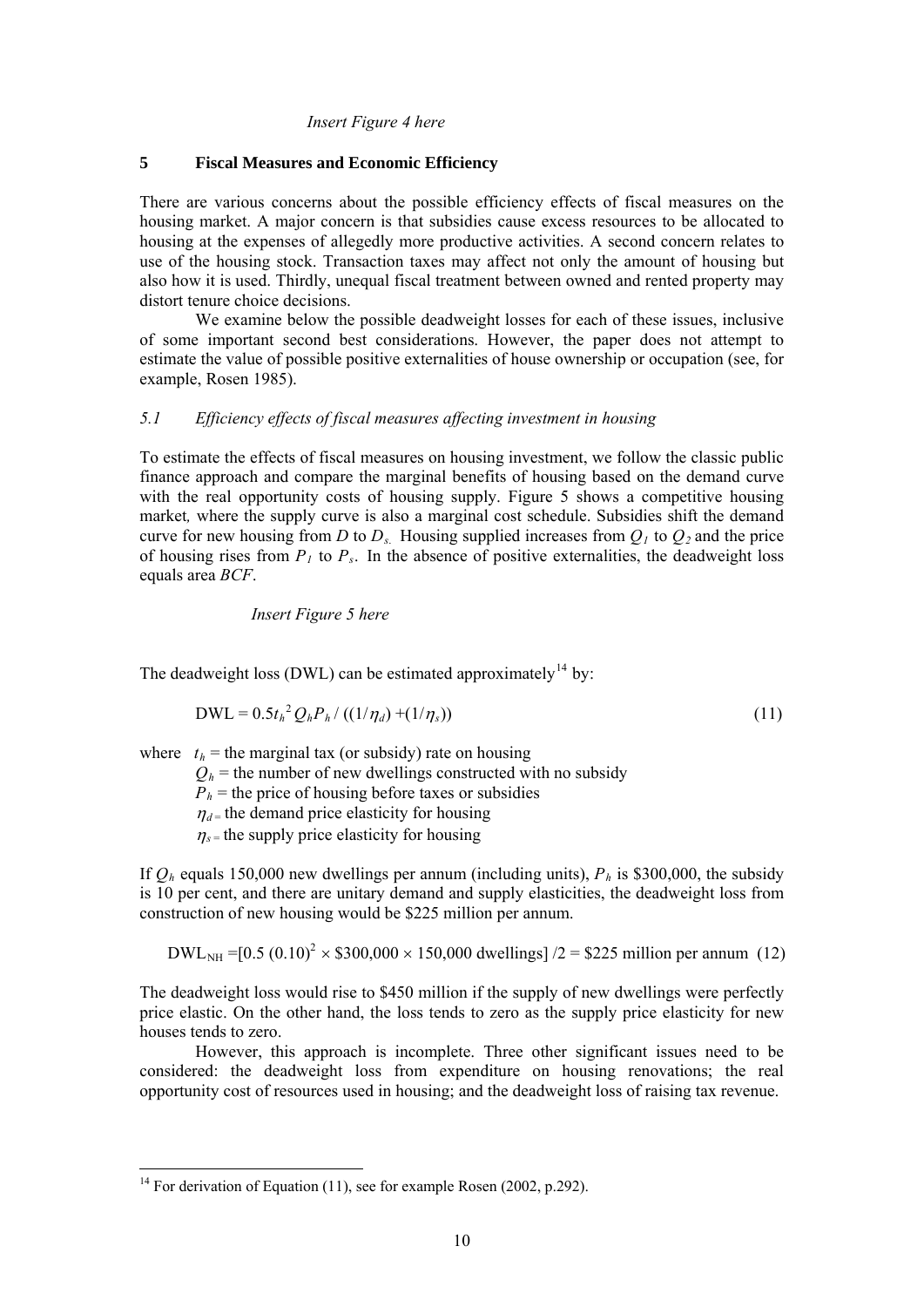Annual capital expenditure on housing includes about \$20 billion on renovations as well as \$30 billion on construction of new housing and \$5 billion on land development. To estimate the deadweight cost of renovations in the absence of convenient housing units, we substitute expenditure on housing renovation for  $O<sub>h</sub>P<sub>h</sub>$  in Equation (11). The supply of renovations is assumed to be perfectly price elastic. Assuming again a subsidy of 10 per cent and a demand price elasticity of 1, the deadweight loss associated with expenditure on renovations is:

$$
DWL_R = 0.5 (0.10)^2 \times $20 \text{ billion} = $100 \text{ million per annum}
$$
 (13)

Returning to the supply of new houses, ignoring externalities, the difference between the price of a raw land housing site and its opportunity cost value is a direct indication of the difference between the price of a house and its real opportunity cost. Drawing on HIA (2003) raw land prices cited above and allowing conservatively that the land has an opportunity cost of \$10,000 per dwelling, the surplus from development varies from \$15,000 per lot in Perth to \$50,000 in Melbourne, \$57,500 in Brisbane, and up to \$100,000 in Sydney. Evidently, the supply curve in Figure 5 is not a marginal cost curve. Figure 6 shows the housing market with a marginal cost curve below the market price reflecting the regulation of new housing supply. In this case, a housing subsidy increases investment in housing from  $O<sub>1</sub>$  to  $O<sub>2</sub>$  and there is an *efficiency gain equal to area ABCD*. This is the difference between the price that consumers are willing to pay for housing and the real cost of providing the housing.

#### *Insert Figure 6 here*

Suppose that the number of new dwellings built without a subsidy  $(O<sub>i</sub>$  in Figure 6) equals 150,000 units per annum (an average building rate in Australia), there is a 10 per cent housing subsidy and a modest supply price elasticity of 0.25, the subsidy would produce 3750 extra housing units a year. With an average social surplus of say \$50,000 per unit, there is an efficiency *gain* of \$187.5 million per annum from the induced supply of new housing.<sup>[15](#page-10-0)</sup>

These results are quite different from previous estimates of the deadweight losses of housing (see review by Yates, 2000) that generally ignored housing renovations, but which more importantly failed to allow for the effects of a regulated supply of new houses. Two other points should be noted.

First, a net housing subsidy of some \$6.0 billion a year may have significant deadweight losses associated with raising this tax revenue. Following Campbell and Bond (1997) and allowing a deadweight loss of 20 cents per dollar of tax revenue, the deadweight loss from revenue raising taxes would be about \$1.2 billion per annum.

Second, the analysis has been in a partial equilibrium framework given our estimates of benchmark taxation regime. These estimates imply judgements about a normal tax regime. This led us to the view that housing, especially the homeowner sector, receives substantial subsidies. Arguably housing is not subsidised compared with a major alternative vehicle for household savings, namely superannuation funds. These funds are rarely invested in housing, which suggests another possible reason for underinvestment in housing.

#### *5.2 Deadweight losses of transaction taxes*

<u>.</u>

Transaction taxes (stamp duties) are an estimated 9.1 per cent of gross rents (see Table 3). These taxes create two sets of deadweight losses. They deter housing consumption and housing exchange. We assess the latter deadweight loss here. This loss is a function of the number of house exchanges that are deterred.

<span id="page-10-0"></span><sup>&</sup>lt;sup>15</sup> If a housing subsidy causes builders to build larger houses than they otherwise would, there would be a small offsetting deadweight loss.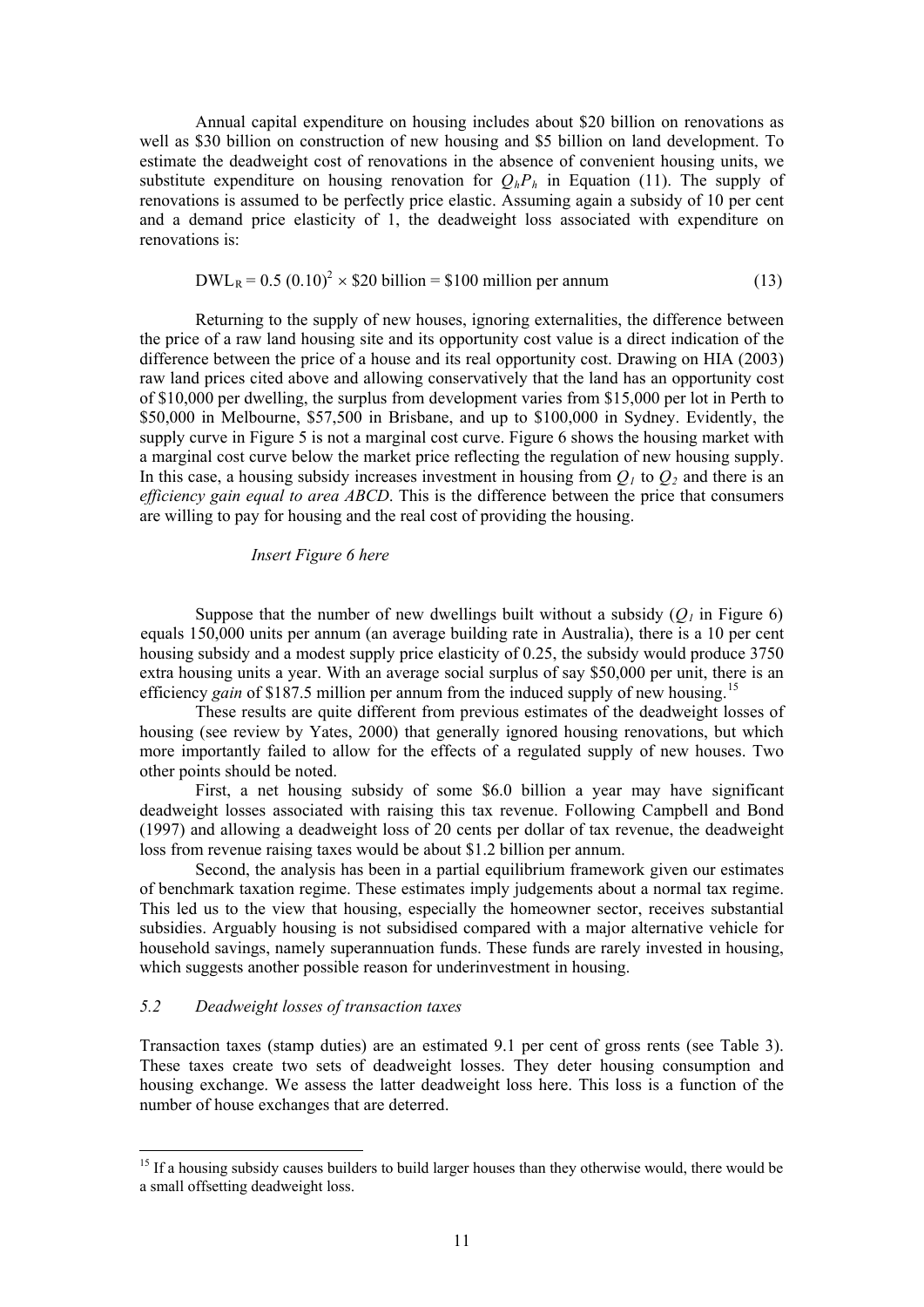Figure 7 illustrates the deadweight loss of transfer taxes. We assume that the price of exchanging a \$300,000 house is \$30,000 plus stamp duties. The exchange costs include estate agent fees and legal costs, moving costs, and private time costs. At this exchange price, one in seven dwellings (1.138 million housing units) is sold each year. Stamp duty on a \$300,000 house adds about \$10,000 to the cost of exchange. Thus the tax rate on the exchange price is 33 per cent. We assume that moving decisions are not price sensitive and that the elasticity of demand for house exchange is low (0.2). On these assumptions, 6.6 per cent of transactions would be deterred and there would be 1.063 million exchanges per annum. The deadweight loss is shown by triangle *ABC* in Figure 7. The loss (DWL<sub>SD</sub>) would be \$375 million per annum (see Equation 12). Even with very inelastic demand for housing exchange, the deadweight cost of current transaction taxes is substantial.

$$
DWL_{SD} = 0.5 \times 75,000 \times 10,000 = $375 \text{ million}
$$
 (14)

*Insert Figure 7 here* 

#### *5.3 Deadweight losses of tenure choice distortion*

Turning to tenure choice, without the subsidies, homeowner user costs would typically sum to about \$15,900 per annum for a \$300,000 dwelling unit (see Table 4). Some households choose to rent because of the advantages of flexibility of house size, structure, location and so on. However, with a10 per cent subsidy, homeowner user cost falls to some \$14,300 and some renters convert to owners. The deadweight loss is illustrated in Figure 8. The demand curve is the demand for homeownership. With the estimated 10 per cent subsidy, there were 5.58 million home owner dwellings in 2004. This includes some households who would otherwise have been renters. Suppose that the homeowner subsidy induces 4 per cent of renters (100,000 households) to switch to home ownership. Without the subsidy, there would be 0.10 million fewer homeowner dwellings. The deadweight loss due to distorted tenure choice (DWL<sub>TC</sub>) is shown by triangle  $ABC$ . On the figures assumed, the deadweight loss would equal \$80.0 million per annum.

$$
DWL_{TC} = 0.5 \times (15,900 - 14,300) \times 100,000 = $80.0 \text{ million}
$$
 (15)

*Insert Figure 8 here* 

## **6 Conclusions**

The private housing sector as a whole receives an estimated net subsidy of \$6.3 billion per annum, which equals 6.4 per cent of the estimated gross annual rental value of housing. Virtually all this net subsidy accrues to homeowners who receive a subsidy equal to just over 8 per cent of gross rental values. This subsidy rises to some 12 per cent of gross rent if the GST on new homes is borne by landowners and it would then equate to about \$1600 per homeowner per annum. Public housing tenants receive just over \$4000 per household. On the other hand, investors and renters of private rental properties jointly receive an estimated net subsidy of about \$375 per rental property per annum.

With unitary housing demand and supply elasticities, a 10 per cent subsidy to *homeowners* raises the average Australian house price by an estimated 2 per cent from \$300,000 to \$306,000. It also increases total housing consumption by 2 per cent, with home owner consumption rising by nearly 8 per cent and rental consumption falling by 12 per cent. The price increase is greater with a higher price elasticity of demand or a lower price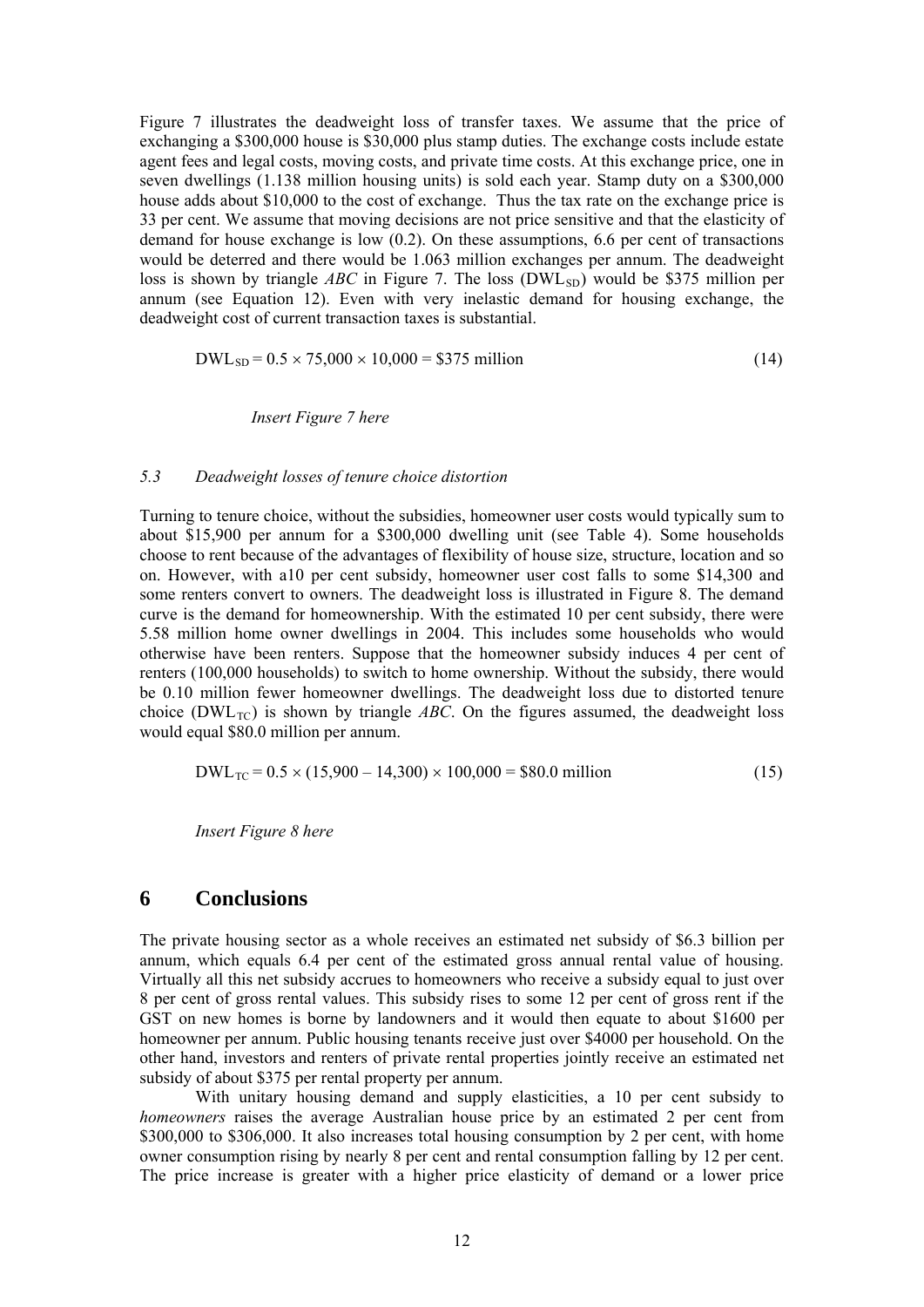elasticity of supply. The consumption response increases with a high price elasticity of demand or supply.

Taxes on housing investors increase housing rents but reduce house prices and rental consumption. On the other hand, subsidies for private renters have little effect on housing consumption or prices because they are in effect an income support grant. Also, taxes on new houses have minimal impact on house consumption or house prices because most of the impact is borne in lower land prices.

Turning to efficiency effects, the paper estimates that a general housing subsidy of 10 per cent produces deadweight losses from expenditure on renovations in the order of \$100 million per annum. On the other hand, it produces *net welfare gains* from expenditure on new housing in the order of \$187 million a year. These results differ markedly from most previous estimates of the deadweight loss of housing which overlooked housing renovations and failed to allow for the regulated nature of the market for new houses. On the other hand, there could be a high deadweight loss of \$1.2 billion associated with funding \$6 billion per annum.

Finally the paper estimates the efficiency cost from misuse of the housing stock. The estimated deadweight loss due to transaction taxes is \$375 million per annum. The estimated loss due to unequal treatment of homeowners and renters is a further \$80 million per annum.

## **References**

Abelson, P. and D. Chung (2004), "House Prices in Australia: 1970 to 2003", Macquarie Economics Research Papers, No. 9/2002, Macquarie University.

Abelson, P. and R. Joyeux (2006), "Price and efficiency effects of taxes and subsidies for Australian housing", Working Paper, Sydney University, School of Economics and Political Science.

Australian Bureau of Statistics (2000), *Australian Housing Survey, Housing Characteristics, Costs and Conditions*, ABS Cat. No. 4182, Canberra.

Australian Institute of Health and Welfare (2005a), *Commonwealth-State Housing Agreement National Data Reports 2003-04: House Purchase Assistance*, AIHW Cat No. HOU 124, Australian Institute of Health and Welfare, Canberra.

Australian Institute of Health and Welfare(2005b) *Commonwealth-State Housing Agreement National Data Reports 2003-04: Private Rent Assistance*, AIHW Cat No. HOU 125, Australian Institute of Health and Welfare, Canberra.

Berger-Thompson, L. and L. Ellis (2004), "Housing Construction Cycles and Interest Rates", RDP 2004-08, Reserve Bank of Australia.

Bourassa, S.C and P.H. Hendershott (1992), *Over-investment in Housing?,* Background paper for National Housing Strategy, Commonwealth Department of Health Housing and Community Services.

Campbell, A. and K. Bond (1997), "The cost of public funds in Australia", *Economic Record,*  74, pp. 22-34.

Housing Industry Association (2003), HIA *Submission ti the Productivity Inquiry into First Home Ownership*, HIA Canberra.

Kennedy, A., and E. Robertson (2003), *2001 Census: Housing*, Census Paper No. 03/02, Australian Bureau of Statistics, Canberra.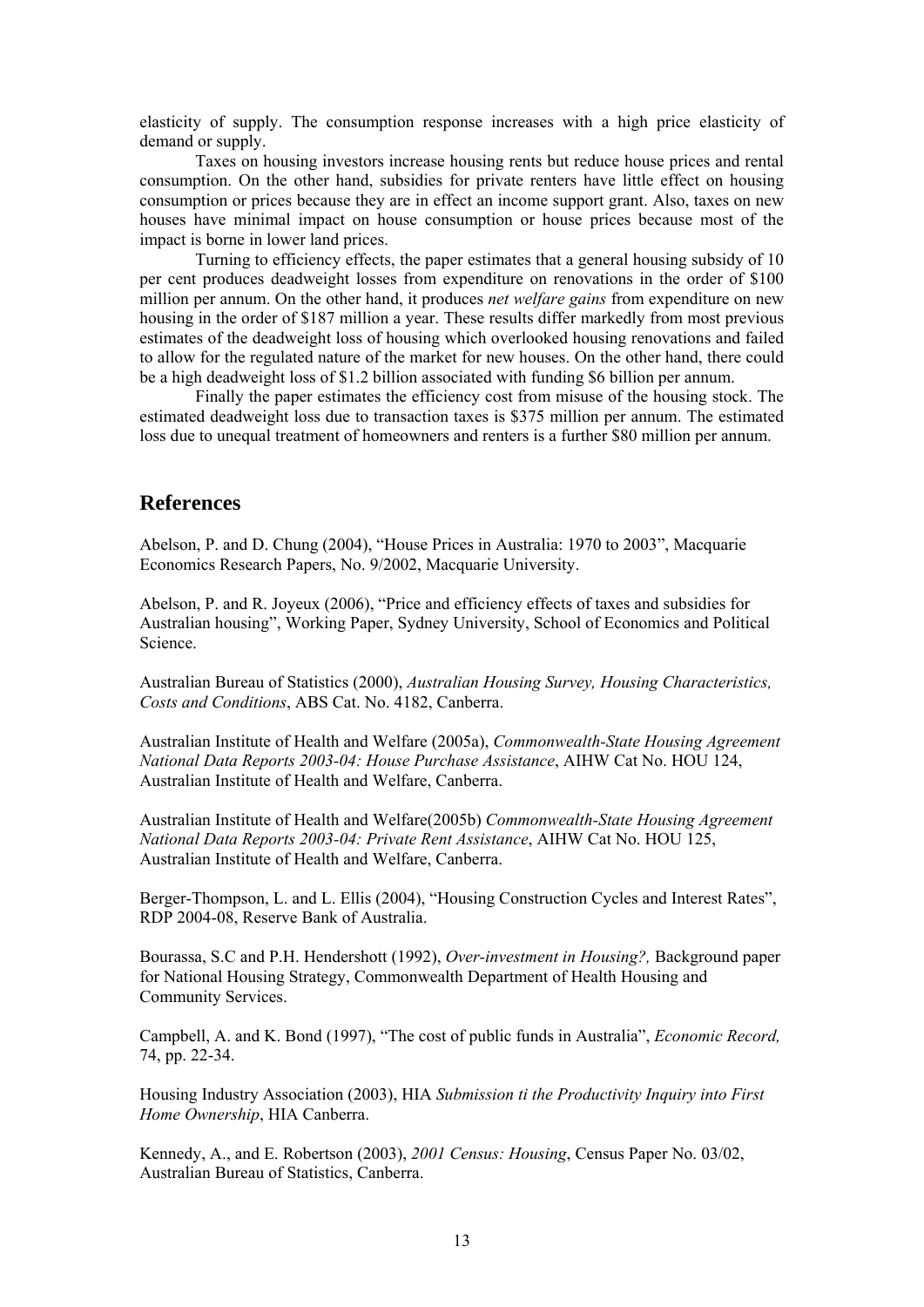O'Sullivan, A. (2003), *Urban Economics*, 5<sup>th</sup> ed., McGraw-Hill Irwin, New York.

Productivity Commission (2004), *First Home Ownership*, Report No. 28, Melbourne.

Reserve Bank of Australia (2003), *Submission to Productivity Commission Inquiry into First Home Ownership*, Reserve Bank, Sydney.

Rosen, H.S. (1985), "Housing Subsidies, Efficiency and Equity", in M. Feldstein and A. Auerbach (eds.), *Handbook of Public Economics*, Vol. 1, New Holland, Amsterdam, pp. 375- 420.

Rosen, H.S. (2002), *Public Finance*, 6<sup>th</sup> edition, New York.

Wang, H., D. Wilson and J.Yates (2004), *Measuring the distributional impact of direct and indirect housing assistance*, AIHW Cat.No HOU 108, Australian Institute of Health and Welfare, Canberra.

Yates, J. (2000), "Housing and Taxation: An Overview", in J.G.Head and R.Krever (eds), *Taxation towards 2000*, Australian Tax Research Foundation, Melbourne, pp.503-33.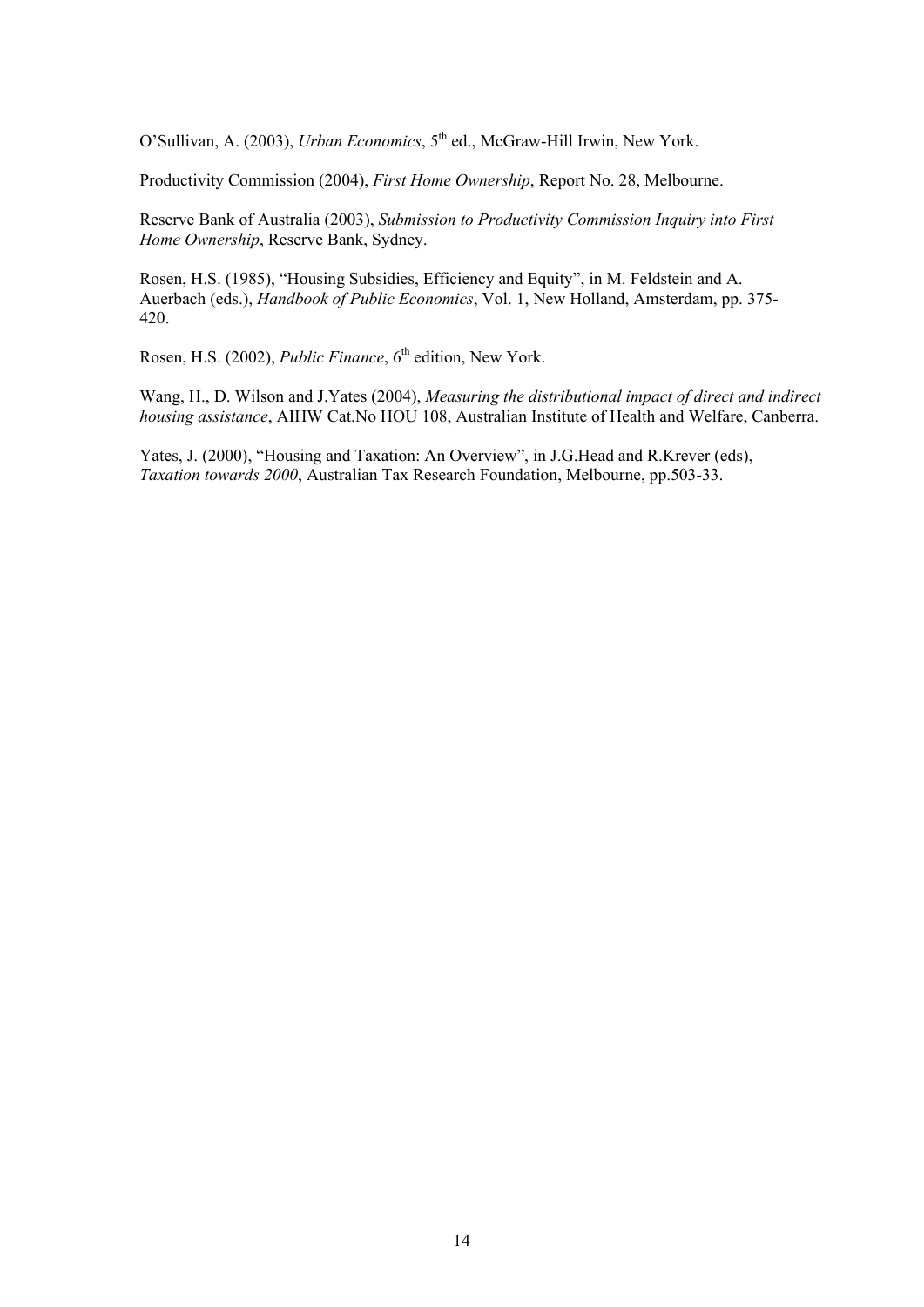## TABLE 1 MAJOR AUSTRALIAN TAXES AND SUBSIDIES AFFECTING HOUSING

| Tax or subsidy                                                    | Main features                                                                                                                           |
|-------------------------------------------------------------------|-----------------------------------------------------------------------------------------------------------------------------------------|
| <b>Tax concessions</b>                                            |                                                                                                                                         |
| Non-taxation of imputed rents                                     | Imputed rental income is not assessed as part of taxable income.                                                                        |
| Non-taxation of rental services                                   | No consumption tax on imputed or actual housing rents.                                                                                  |
| Concessional capital gains taxes                                  | (a) Home owner-occupiers pay no capital gains tax.<br>(b) Property investors pay tax on half the nominal capital gains.                 |
| Tax treatment of losses on rental<br>property (negative gearing)  | Investors can deduct 100 per cent of nominal losses from rental property<br>against other taxable income.                               |
| <b>Public expenditure subsidies</b>                               |                                                                                                                                         |
| First home owner grants                                           | Grants of \$7000 to first home owner purchasers since 1 July 2000.                                                                      |
| Assistance to private renters                                     | Australian Government provides rental subsidies to low income persons,<br>who comprise about one quarter of all private renters.        |
| Assistance to public housing<br>tenants                           | State governments provide public housing to 5 per cent of Australian<br>households - in most cases at below market rents.               |
| Main taxes on land and housing                                    |                                                                                                                                         |
| State land taxes                                                  | States taxes on value of land used for rental properties and second homes.<br>Some land taxes on premium value owner-occupied property. |
| Local government land taxes                                       | Local governments levy land taxes (rates) on most residential properties.                                                               |
| Stamp duties on transfers of land<br>and housing and on mortgages | Most state governments levy stamp duty on the value of property when it is<br>transferred and on mortgages.                             |
| GST on home renovations, land<br>sales and new buildings          | 10% GST applies to (a) maintenance and renovation expenditure for existing<br>housing and (b) sales of land and new buildings.          |
| Infrastructure developer charges                                  | Most state and local governments levy infrastructure charges on developers.                                                             |

#### TABLE 2

## ESTIMATED CAPITAL AND ANNUAL VALUES OF HOUSING IN 2004

|                               | Unit  | Owner-<br>occupied<br>housing <sup>a</sup> | Private<br>rental<br>housing | All private<br>housing <sup>b</sup> | Public<br>rental<br>housing |
|-------------------------------|-------|--------------------------------------------|------------------------------|-------------------------------------|-----------------------------|
| No. of dwellings              | No mn | 5.58                                       | 2.39                         | 797                                 | 0.39                        |
| Average (mean) value          | S     | 325,000                                    | 275,000                      | 285,000                             | 200,000                     |
| Capital value                 | Sbn   | 1813                                       | 657                          | 2470                                | 78                          |
| Rental value p.a. $\omega$ 4% | \$bn  | 73                                         | 26                           | 99                                  |                             |
| Investment in housing p.a.    | \$bn  | Na                                         | Na                           | $50^{\circ}$                        | Na                          |

(a) These include dwellings that are not occupied or rented, eg. second homes.

(b) Excluding caravans, cabins and houseboats.

(c) A trend figure that includes expenditure on new houses and alterations and additions. It does not include land development and home maintenance costs that total about another \$10 billion.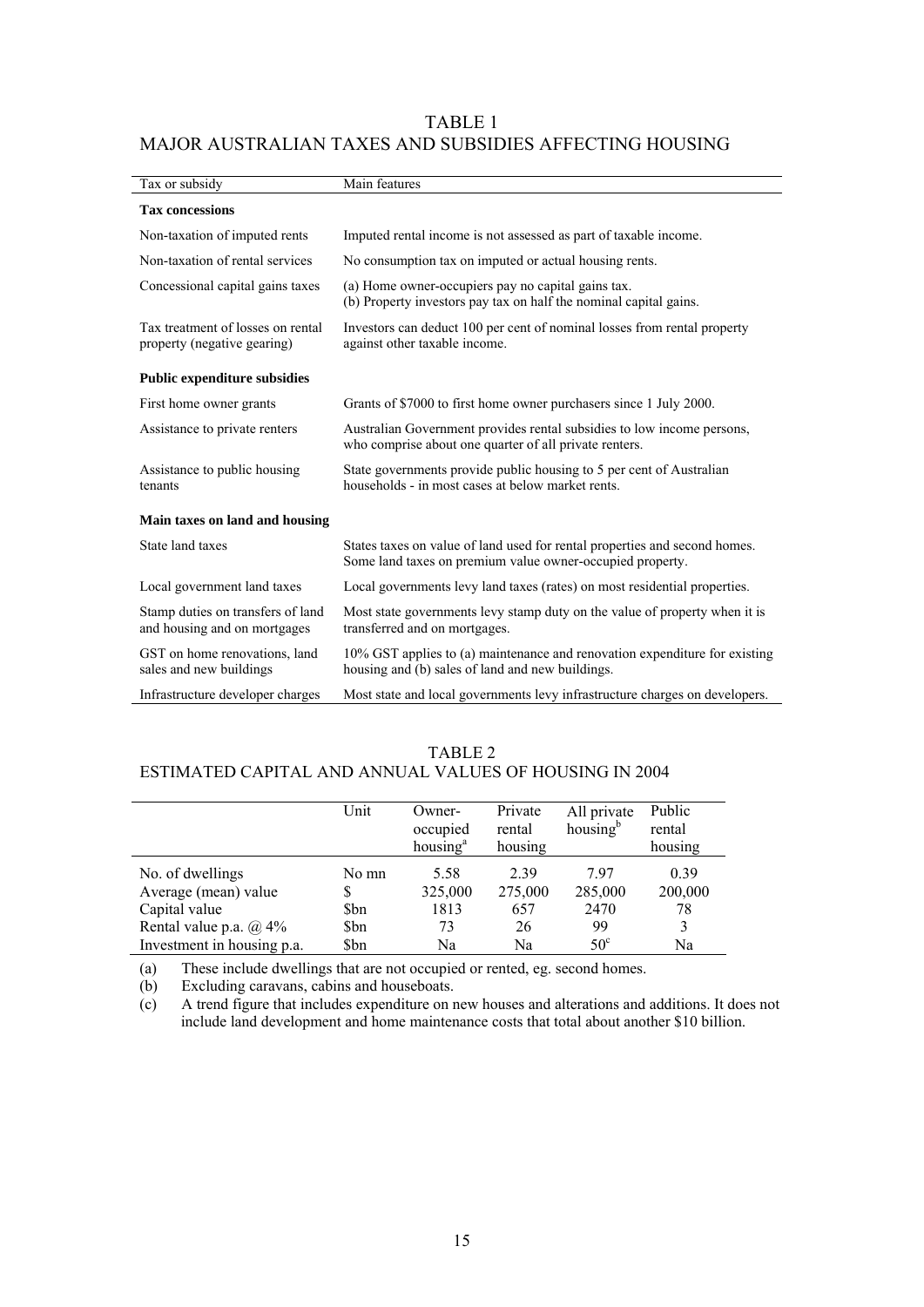TABLE 3

ESTIMATED ANNUAL AFTER–TAX VALUE OF SUBSIDIES AND TAXES FOR PRIVATE HOUSING

| Subsidy / tax                                   | Owner-occupied housing |                             |               | Private rental housing      |      | All private housing <sup>a</sup> |  |
|-------------------------------------------------|------------------------|-----------------------------|---------------|-----------------------------|------|----------------------------------|--|
|                                                 | \$bn                   | $%$ annual<br>housing value | \$bn          | $%$ annual<br>housing value | \$bn | $%$ annual<br>housing value      |  |
| <b>Subsidies</b>                                |                        |                             |               |                             |      |                                  |  |
| Imputed rent tax concession                     | 8.0                    | 11.0                        | Na            | Na                          | 8.0  | 8.1                              |  |
| No GST on imputed / actual<br>rents             | 7.3                    | 10.0                        | 2.6           | 10.0                        | 9.9  | 10.0                             |  |
| Capital gains tax concession                    | 7.2                    | 9.9                         | Na            | Na                          | 7.2  | 7.3                              |  |
| Asymmetric tax treatment<br>of losses and gains | Na                     | Na                          | 1.6           | 6.2                         | 1.6  | 1.6                              |  |
| First home owner grant                          | 1.2                    | 1.6                         | Na            | Na                          | 1.2  | 1.2                              |  |
| Private rent subsidies                          | Na                     | Na                          | 1.8           | 6.9                         | 1.8  | 1.8                              |  |
| Total subsidies                                 | 23.7                   | 32.4                        | 6.0           | 23.1                        | 29.7 | 30.0                             |  |
| <b>Taxes</b>                                    |                        |                             |               |                             |      |                                  |  |
| Land taxes (state<br>governments)               | Na                     | Na                          | $1.2^b$       | 4.6                         | 1.2  | 1.2                              |  |
| Land taxes (local<br>government)                | 6.0                    | 8.2                         | $1.2^{\rm b}$ | 4.6                         | 7.2  | 7.3                              |  |
| Stamp duties                                    | 7.0                    | 9.6                         | 2.0           | 7.7                         | 9.0  | 9.1                              |  |
| GST on land / new houses                        | 3.0                    | 4.1                         | 0.5           | 0.5                         | 3.5  | 3.5                              |  |
| GST on major renovations<br>and additions       | 1.8                    | 2.4                         | $0.7^\circ$   | 0.7                         | 2.5  | 2.5                              |  |
| Total taxes                                     | 17.8                   | 24.3                        | 5.6           | 21.5                        | 23.4 | 23.6                             |  |
| <b>Subsidies - Taxes</b>                        | 5.9                    | 8.1                         | 0.4           | 1.6                         | 6.3  | 6.4                              |  |

(a) Excluding caravans, cabins and houseboats.

(b) Estimated net tax for investors after allowing for lower income tax at a marginal tax rate of 40 per cent.

(c) A small part of this may be allowed as a tax deduction.

#### TABLE 4

## HOME OWNER HOUSING USER COSTS UNDER VARIOUS ASSUMPTIONS

| Housing                | $H_{uc}$ | $H_{\text{ruc}}$ | $H_{\text{nc}}$ – $H_{\text{nuc}}$ | $H_{uc}$ | $H_{\text{ruc}}$ | $H_{uc} - H_{ruc}$ | $(H_{\text{ruc}} - H_{\text{uc}})/$<br>$H_{\text{ruc}}$ |
|------------------------|----------|------------------|------------------------------------|----------|------------------|--------------------|---------------------------------------------------------|
| Assumptions            | $\%$     | $\%$             | $\%$                               | \$p.a.   | \$p.a.           | \$p.a.             | $\frac{0}{0}$                                           |
| Base case <sup>a</sup> | 4.76     | 5.30             | $-0.54$                            | 14,280   | 15,900           | $-1,620$           | 10.2                                                    |
| <b>Equity</b>          |          |                  |                                    |          |                  |                    |                                                         |
| $\alpha = 0.2$         | 5.60     | 5.60             | 0.0                                | 16,800   | 16,800           | $\mathbf{0}$       | 0.0                                                     |
| $\alpha = 1.0$         | 3.36     | 4.80             | $-1.44$                            | 10,080   | 14,440           | $-4,320$           | 29.9                                                    |
| <b>Interest rates</b>  |          |                  |                                    |          |                  |                    |                                                         |
| $i = 7\%$ , $mr = 8\%$ | 5.06     | 5.20             | $-0.14$                            | 16,830   | 18,900           | $-2,070$           | 10.9                                                    |
| <b>Tax rate</b>        |          |                  |                                    |          |                  |                    |                                                         |
| $t_r = 20\%$           | 5.06     | 5.30             | $-0.14$                            | 15,180   | 15,600           | $-1080$            | 6.9                                                     |
| $t_r = 40\%$           | 4.76     | 5.40             | $-0.94$                            | 13,380   | 16.200           | $-2700$            | 16.6                                                    |

(a) For assumptions used in the base case, see text.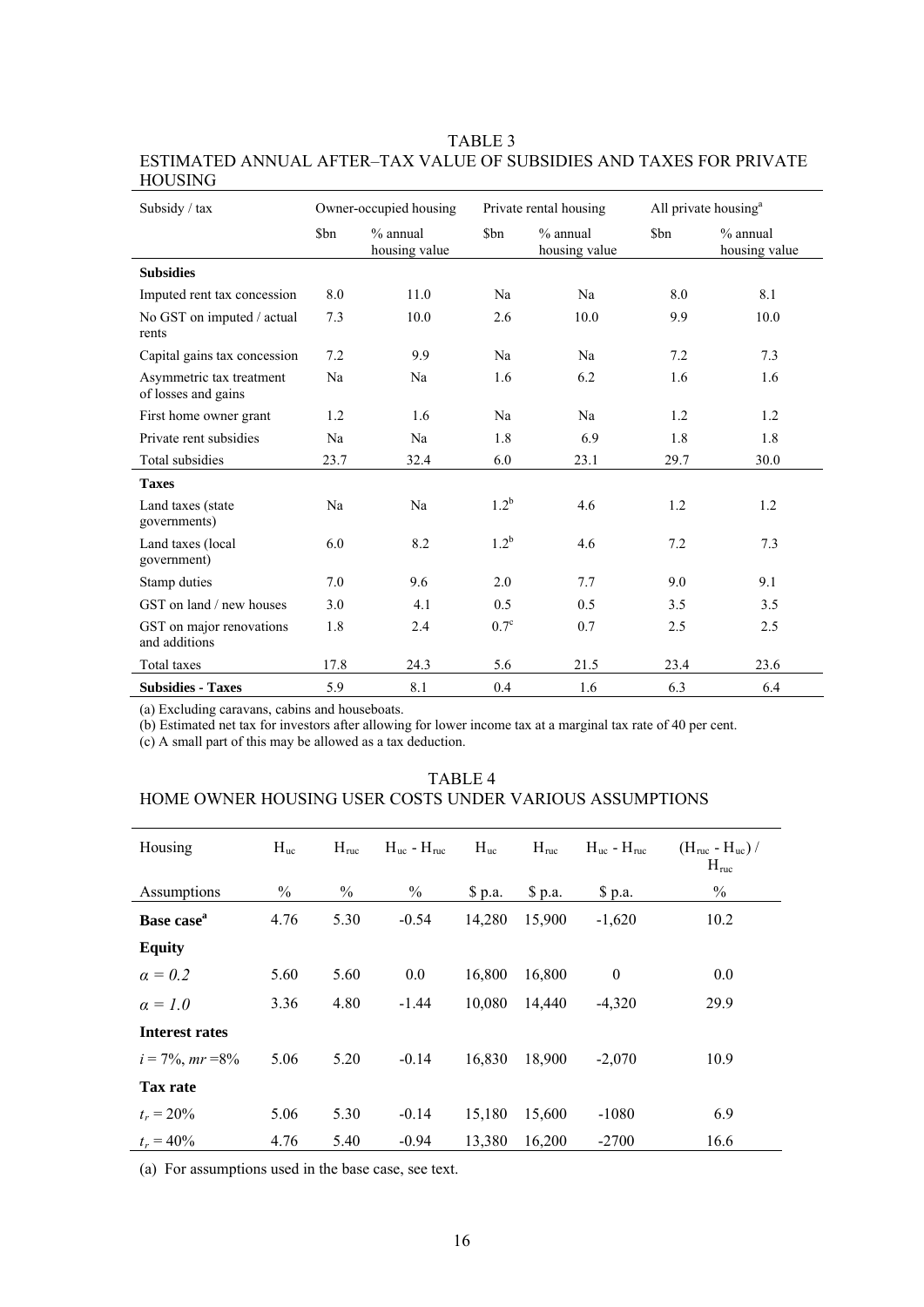## ARKET OUTCOMES FROM SUBSIDIES FOR HOME OWNERS M TABLE 5

| <b>Market assumptions</b>             | S1      | S <sub>2</sub> | S3      | S <sub>4</sub> | S5      | S6      |
|---------------------------------------|---------|----------------|---------|----------------|---------|---------|
| Owner subsidy / tax $(\frac{6}{9})^a$ | $+10.0$ | $+10.0$        | $+8.0$  | $+10.0$        | $+10.0$ | $+10.0$ |
| Fall in rental demand                 | $-0.10$ | $-0.10$        | $-0.08$ | 0.00           | $-0.10$ | $-0.10$ |
| Demand elasticities                   | $-1.00$ | $-1.00$        | $-1.00$ | $-1.00$        | $-2.00$ | $-1.00$ |
| Supply elasticity                     | $+0.00$ | $+1.00$        | $+1.00$ | $+1.00$        | $+1.00$ | $+2.00$ |
| <b>Market outcomes</b>                |         |                |         |                |         |         |
| New house price $(\$)$                | 312,000 | 305,940        | 304,770 | 310,320        | 308,750 | 303,950 |
| % change in house price               | $+4.0$  | $+2.0$         | $+1.6$  | $+3.4$         | $+2.9$  | $+1.3$  |
| Total housing (mn)                    | 7.97    | 8.13           | 8.09    | 8.24           | 8.20    | 8.18    |
| Owner housing (mn)                    | 5.90    | 6.02           | 5.93    | 5.93           | 6.37    | 6.06    |
| Rental housing (mn)                   | 2.07    | 2.11           | 2.16    | 2.31           | 1.83    | 2.12    |
| % change: all housing                 | 0.00    | $+2.0$         | $+1.6$  | $+3.4$         | $+2.9$  | $+2.7$  |
| % change owner housing                | $+5.8$  | $+7.9$         | $+6.3$  | $+6.3$         | $+14.2$ | $+8.6$  |
| % change rental housing               | $-13.5$ | $-11.7$        | $-9.4$  | $-3.3$         | $-23.4$ | $-11.2$ |

(a) A "+" denotes a subsidy; " $-$ " is a tax.

## ARKET OUTCOMES OF FISCAL MEASURES FOR INVESTORS M TABLE 6

| <b>Market assumptions</b>    | Tax     | Subsidy |
|------------------------------|---------|---------|
| Owner tax / subsidy $(\%)^a$ | $-10.0$ | $+10.0$ |
| Demand elasticity            | $-1.00$ | $-1.00$ |
| Supply elasticity            | 0.00    | $+1.00$ |
| <b>Market outcomes</b>       |         |         |
| New house price $(\$)$       | 291000  | 304,460 |
| % change in house price      | $-3.0$  | $+1.5$  |
| Total housing (mn)           | 7.97    | 8.05    |
| Owner housing (mn)           | 5.75    | 5.50    |
| Rental housing (mn)          | 2.22    | 2.59    |
| % change: all housing        | 0.0     | $+1.5$  |
| % change owner housing       | $+3.1$  | $-1.5$  |
| % change rental housing      | $-7.2$  | $+8.4$  |

(a)  $A''-$ " is a tax; "+" is a subsidy.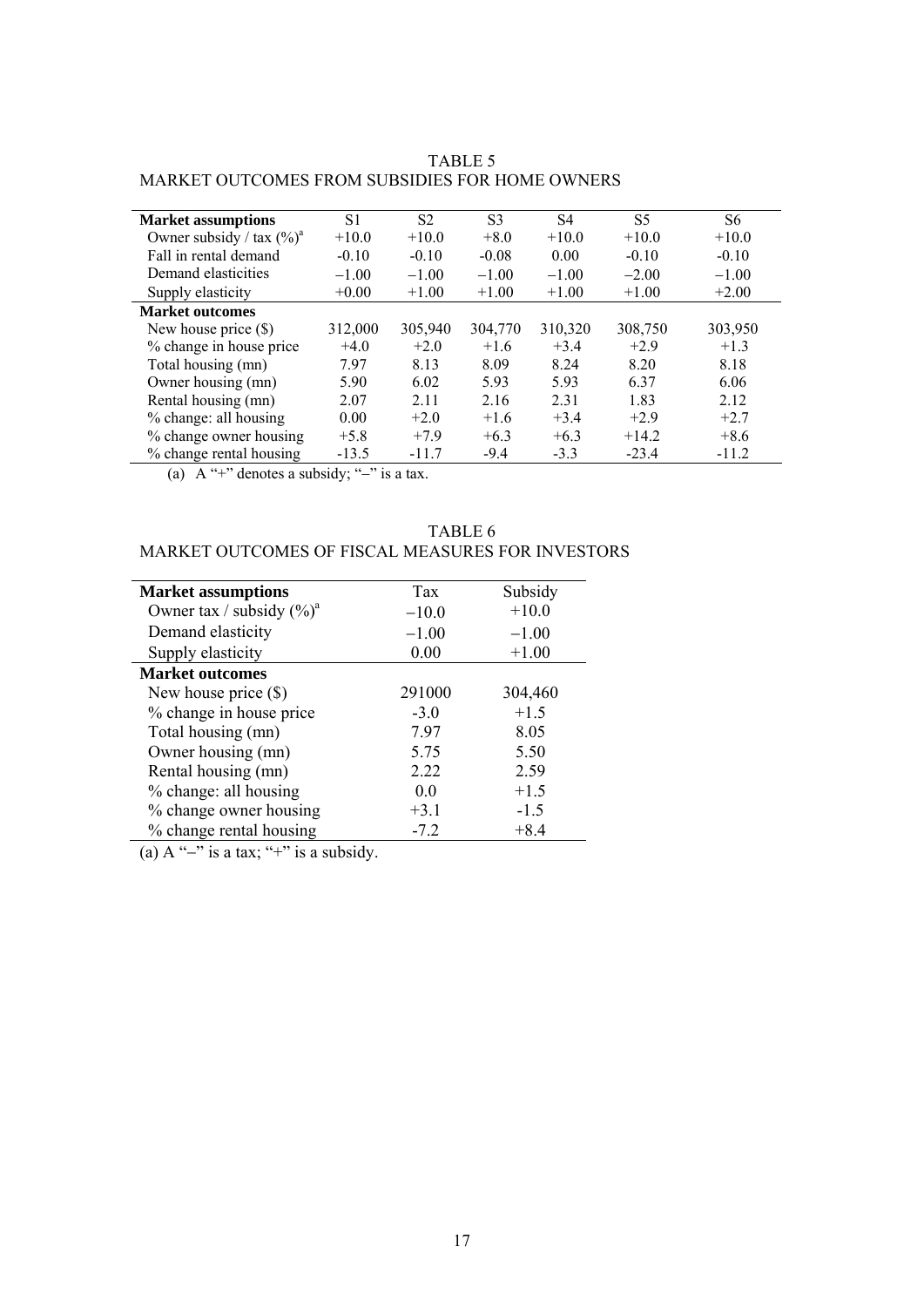FIGURE 1 EFFECTS OF 10 PER CENT SUBSIDY TO HOME OWNERS ON HOME OWNER AND RENTAL MARKETS WITH FIXED TOTAL SUPPLY OF HOUSING



FIGURE 2 EFFECTS OF SUBSIDY TO HOME OWNERS WITH UNIT ELASTICITY SUPPLY RESPONSE

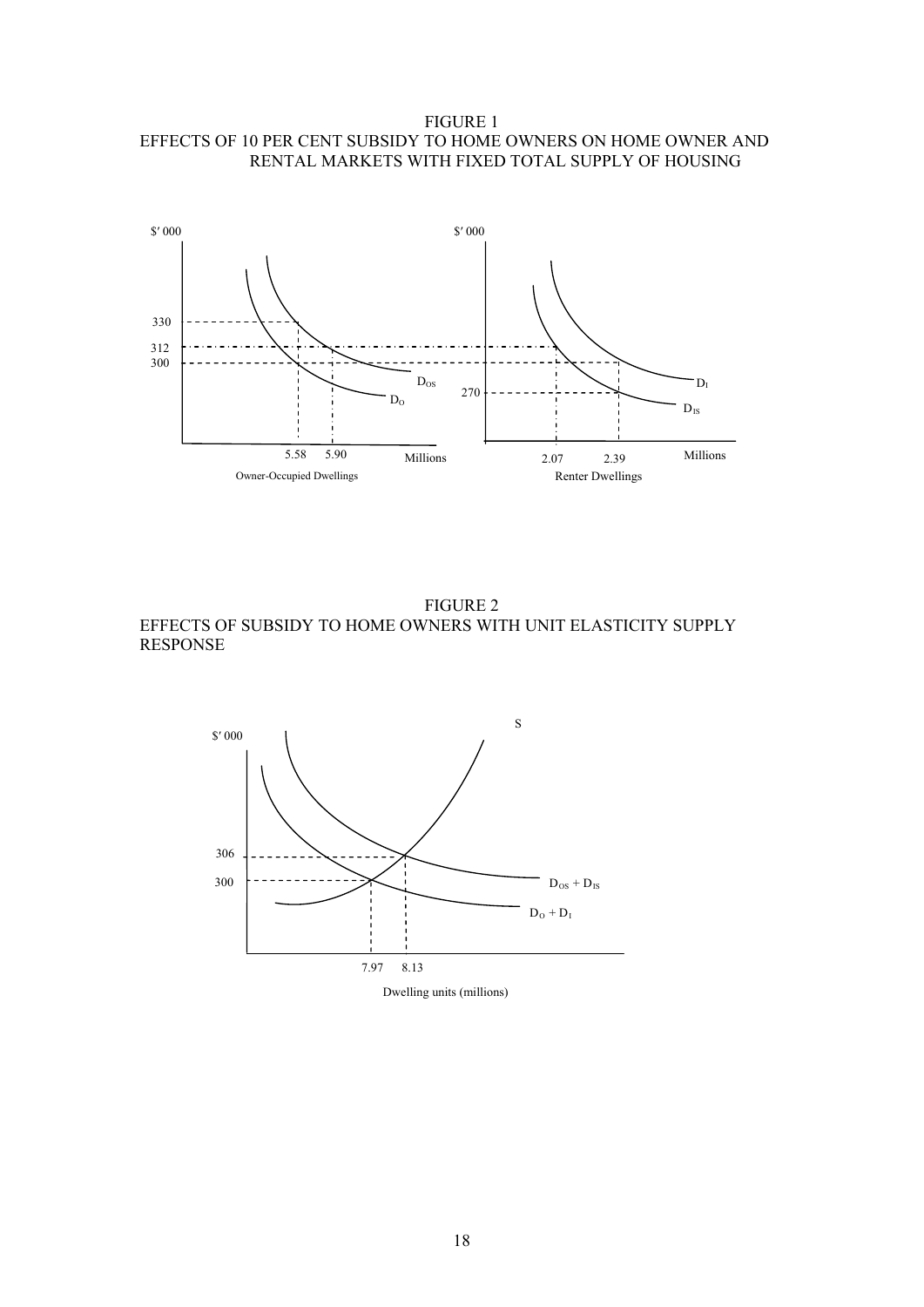FIGURE 3 EFFECTS OF 10 PER CENT TAX ON RENTAL INCOME WITH FIXED HOUSING **SUPPLY** 



FIGURE 4 THE EFFECT OF A TAX ON PRICES OF NEW HOUSES

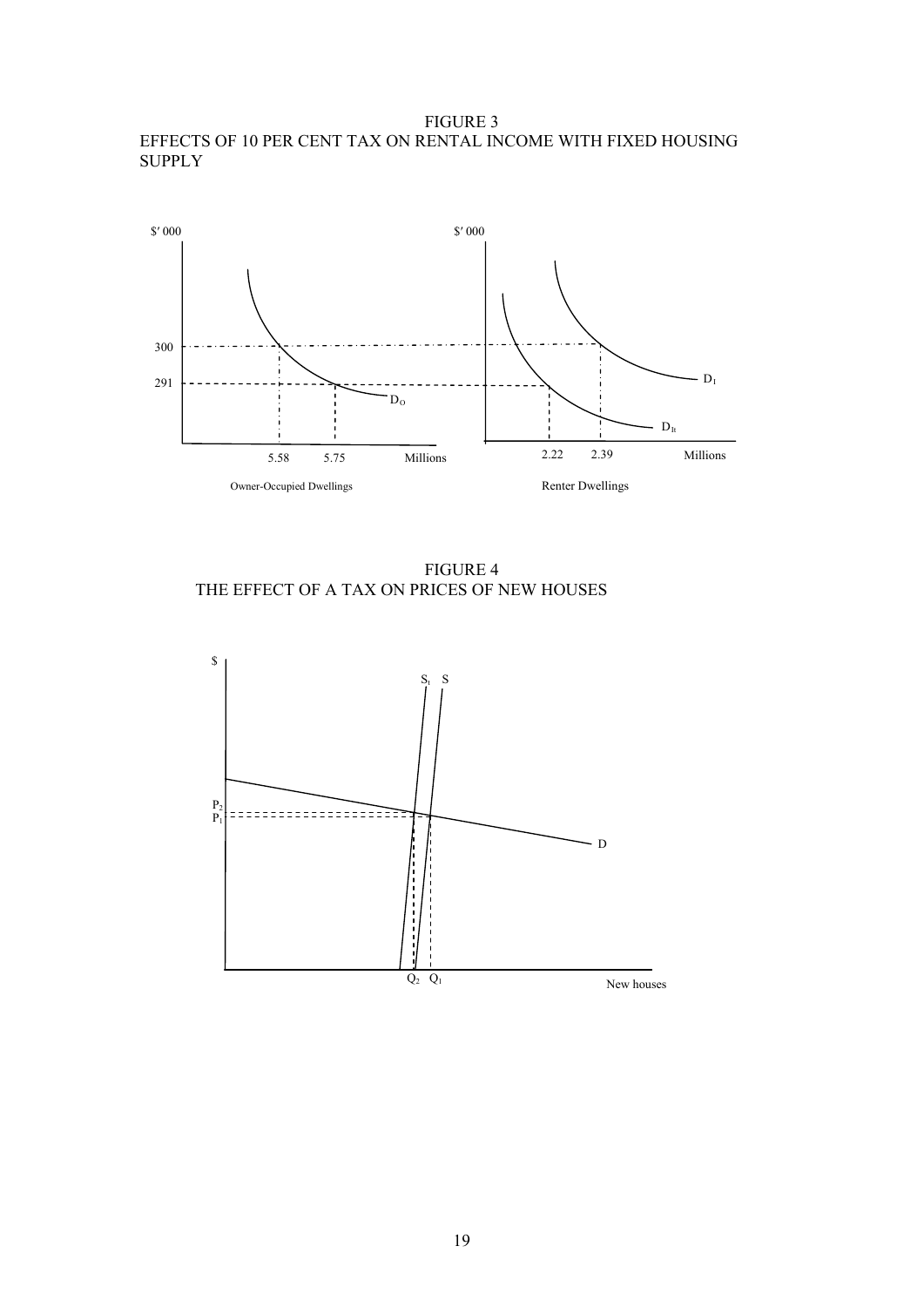FIGURE 5 EFFECTS OF A HOUSING SUBSIDY ON HOUSING QUANTITY AND PRICE WITH COMPETITIVE HOUSING AND LAND MARKETS



FIGURE 6 EFFICIENCY GAIN FROM INCREASED HOUSING WHEN SUPPLY IS REGULATED